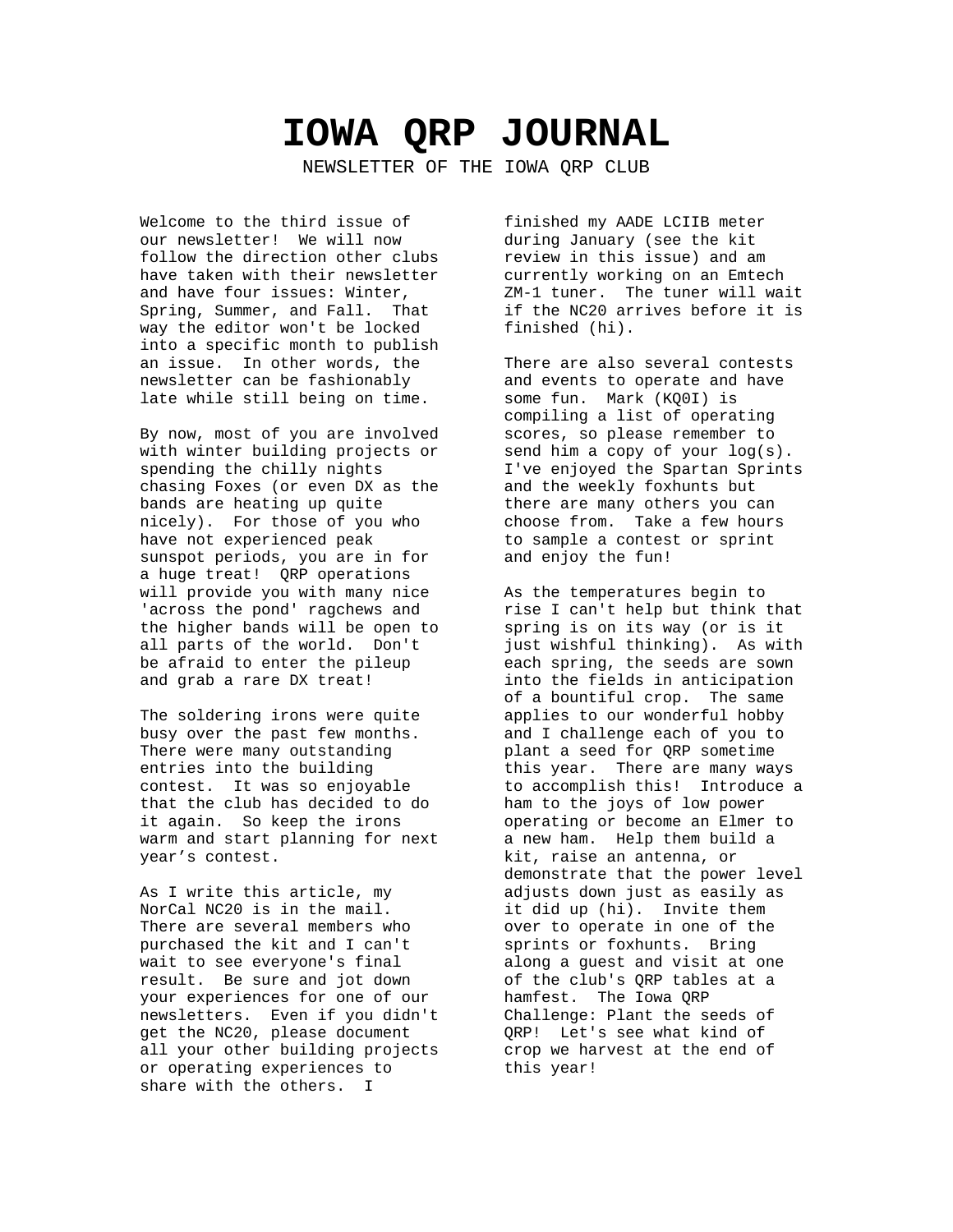## **Working the South Pacific on 3535 kHz QRP with my Sting-Ray Antenna**

By John Stanford NN0F

I worked the recent ZL7DK DXpedition to Chatham Island (near New Zealand), Feb/Mar 1998 on 24893 kHz, me QRP. I was very happy to do so because lots of others were calling him. A few days later I also worked him on 15 m and I was also QRP. I was feeling very pleased with myself.

But hold on to your hats: A few days later I was feeling the need of a relaxing moment before work and got on the air about sunrise. There was ZL7DK on 3505 kHz! Furthermore, he stated he was listening on 3535 kHz. I called him using 80 watts and he came back to me! Amazing, I thought to myself. Then as I listened further, he called CQ again and again with hardly any takers. His signal was by this time peaking 579. So, says I, 3535 is the QRP frequency, right? So I cranked down the Omni Six to 5 watts and... he came right back to me: "NN0F QRP FB 559"! It was due of course to my mighty Sting-Ray DX antenna, my old faithful 120 ft dipole fed with open wire line, 30 ft high.

A few minutes later I again worked ZL7DK using QRP on 7026 kHz. Then again a few minutes later QRP on 14025 kHz. All told, I worked ZL7DK five times using 5 W and my 120-ft cf zepp. The 80 m, 40 m and 20 m contacts were 15 min, 35 min, and 45 min after sunrise time at my QTH. Interestingly, there didn't seem to be many other stations calling him, in contrast to later in the day when tons of stations were calling him.

Times around sunrise/set have always been wonderful DX opportunities for me. At such times the ionospheric path appears to be "chordal", such that the signal may never return to the ground except at the locations of the stations on each end of the contact, leading to exceptionally low attenuation. Often it seems that the ionosphere focuses on different locations as the sunrise line sweeps across the earth and stations near the terminator have great advantage from the anomalously low attenuation. My experience is that only one station need be near the terminator for anomalous propagation. If both stations are, then the signals are usually really good! The signal enhancements on such paths can far exceed any antenna gain or amplifier. Near sunrise/set even my cf zepp at low height can be a winner. And the fun can be spectacular.

De John NN0F

#### \*\*\*\*\*\*\*\*\*\*\*\*\*\*\*\*\*\*\*\*\*\*\*\*\*\*\*\*\*\*\*\*

The Iowa QRP CW net is being moved to Saturday mornings at 7:45 am (13:45 UTC) on 3.715 Mhz.

For those of you awake in the early morning, please join us. This was the best time slot with propagation we could find that provided coverage across the state.

For those of you who are not members, you are also welcome to join us on the net and check in. Net control will be WB0T (Jerry).

Please join us if you can!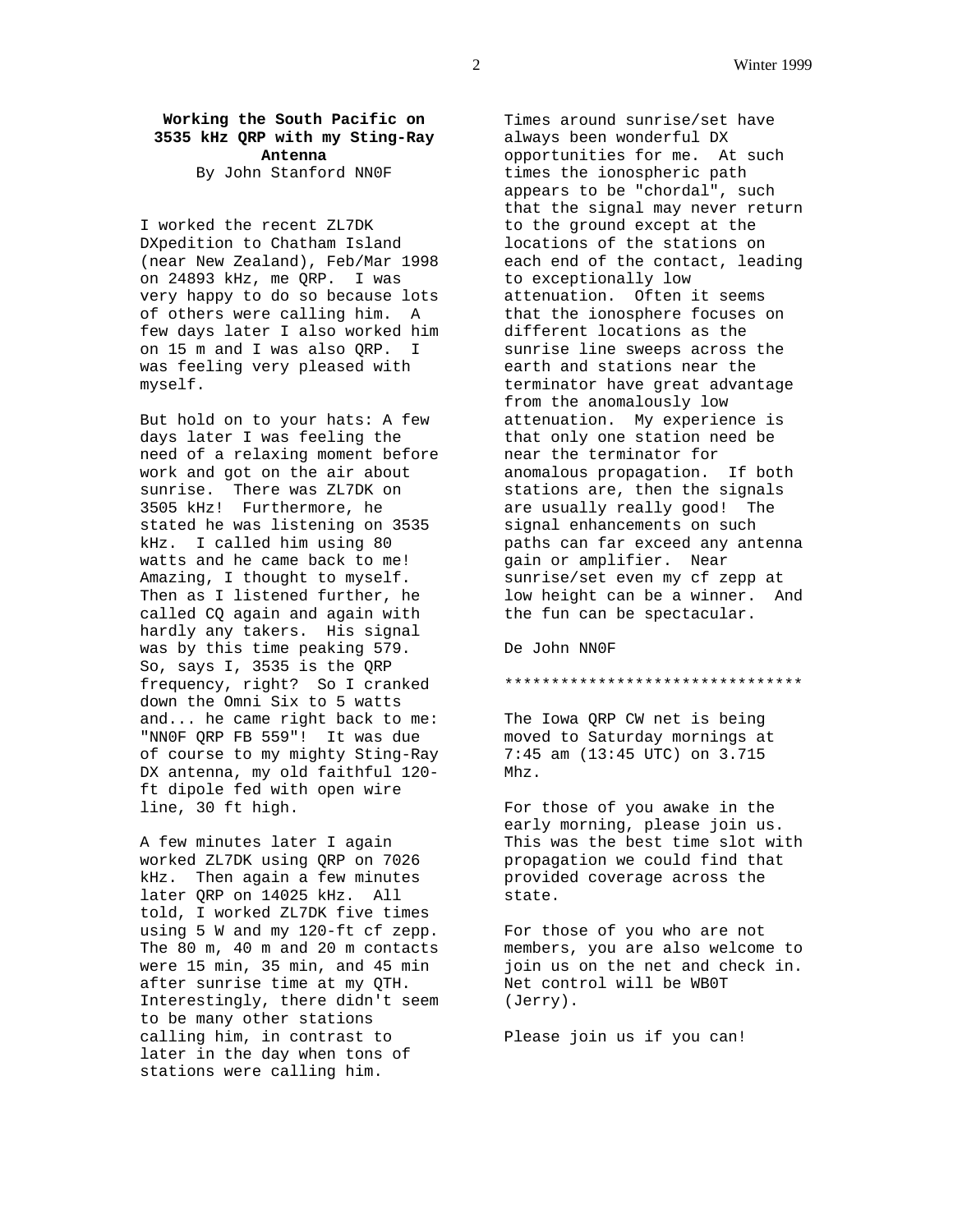**A Part Time FOX TTL Meets A Tick2b** By James Covington AA0XJ



Quite a nice job was done in the November 1998 issue of "73" by Dave Pelaez AH2AR/8, about the Fox TTL transmitter. I ordered a parts kit and circuit board as soon as I finished reading the article, and soon I had a nice unique signal on a Fox for use in RDF with our Cub Scouts and Boy Scouts. The low power of the transmitter makes it ideal for doing RDF demos in schools, meeting rooms, parking lots,etc. It will get used at Pack and Troop meetings over this winter several times.

Having done lots of T-Hunts with scouts at JOTA activities using equipment borrowed from some members of the Collins ARC, I realized that the Fox need not transmit all of the time. A simple timer on the power leads could handle the Fox's 35mA draw and extend the battery life. I used a circuit found in the 1995 ARRL Handbook and some resistors, capacitors, and a 555 timer IC from my junk box to make the Fox have a cycle of 120 seconds on and 75 seconds off. Any combination could possibly be attained with some

calculations and/or trial and error work, but this combo suited me fine and so I'll use it. I built the timing circuit on the bottom of an 8 pin dip socket (no circuit board ). When it was done there is only three connections to make: Pwr in; Pwr out; and Grnd. To keep this little glob of parts from touching and shorting anything out, I slipped a piece of shrink tubing over the whole thing and heated it up.



#### Figure 2.

Parts: 0.1 uf capacitor, 100 uf capacitor, 470k resistor, 1 M resistor, and a 8 pin socket.

My son Zach, KC0ALB, asked me why this Fox didn't ID like the ones we had used at camp. We decided that the Fox would be a good place to embed a Tick2B memory keyer. The Tick2B has a beacon mode built in so once it is programmed it will ID at intervals of about 30 seconds. I thought this would be really easy but the keying circuit on the Fox is completely floating and the keyline out on the Tick uses ground path to operate. If I grounded either side of the Fox's keying circuit the Fox would go dead. I thought of using some kind of relay or optoisolator chip, but instead I just isolated the whole Tick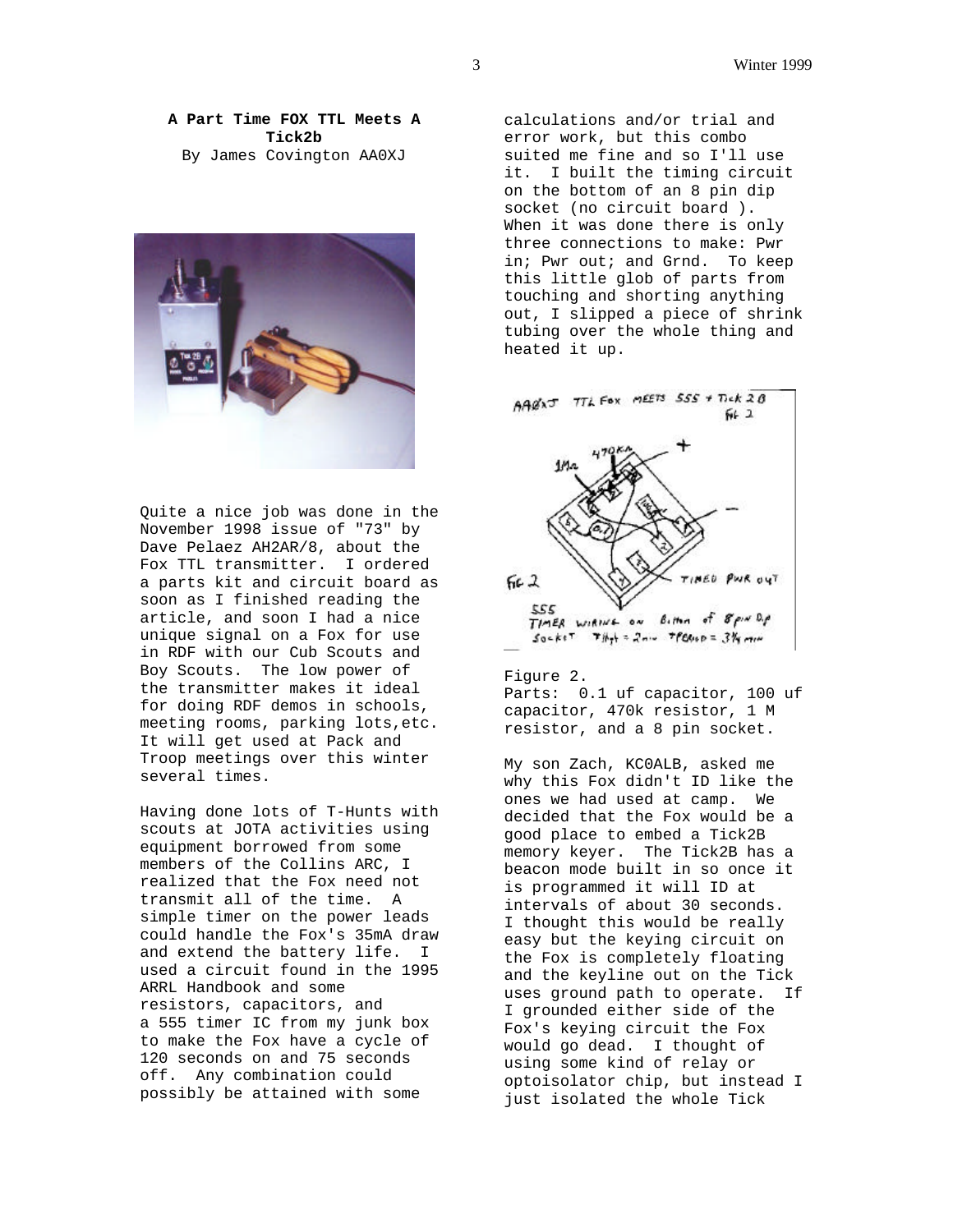away from the Fox and mounted it on a piece of plastic and put in a separate battery for it's power. The Tick kit comes with a piezo element to hear what you are programming in and to hear the morse commands the Tick issues when in program mode. This needs to have a switch installed to cut the power to the element so that people don't just find it by listening closely. The Tick2B sends the message that is entered into it by yourself using paddles. If you want to teach people to read the code, put in clues as to where the Fox is!

I had a lot of fun building and modifying the Fox TTL. I don't work in electronics; I'm not an electronics technician or engineer, but I really like to tinker with things. This is easy to build and it works really slick. To simplify things in the future (like when we decide we need multiple Foxes), I don't think I'd bother with the printed circuit board for the Fox, Perfboard or just point to point wiring would probably work just as well and would probably be smaller too. The potentiometer on the Fox isn't really needed either, any background tone would do with the Tick bringing up the tone for IDing. I haven't potted the circuit yet as I may want to modify it some more and still stuff it into it's 2x2x4 inch enclosure. A power amp that can be switched in would be nice and a memory backup for the Tick would be great.

I want to thank Explorer Post 1085 and members of the Cedar Valley ARC and Collins ARC for their questions, guidance, and elmering (not neccesarily in that order)!

Sources: 73 Magazine, ARRL Handbook, Dave Pelaez AH2AR, Embedded Research, Far Circuits, and Midwest Surplus Electronics.

De Jim AA0XJ

#### \*\*\*\*\*\*\*\*\*\*\*\*\*\*\*\*\*\*\*\*\*\*\*\*\*\*\*\*\*\*\*\*

## **QRP: An Exciting Introduction to Ham Radio** by Daniel Case, KBØJUL

Since being licensed as an amateur radio operator in middle school, HF has always been a favorite mode of operation. My elmers (WB0RMT and WB0RAT, both of Conrad), insisted that I learn the code and enter the hobby as a novice (versus as a no-code tech) so that I could explore the shortwave HF bands.

Once I passed the novice test and received my ticket, I was very anxious to get on the air and start working stations from home. After observing WB0RAT work DX stations on 15 meters, I couldn't wait to get a rig of my own and start the adventure. As most students in junior high, I was strapped for cash and needed to borrow a radio to get started with. WB0RMT was very gracious and loaned me a radio. It wasn't a 100-watt transceiver loaded with bells and whistles and everything needed to make contacts without effort. Nope, it was a Heathkit HW-8 three watt QRP rig!

Admittedly, I was somewhat pessimistic about the likelihood of working anything with two or three watts. If I was lucky, maybe I could work some stations in Iowa or Illinois, but that would probably be about it (so I thought, anyway!)

After I managed to construct a 40 meter dipole, the day had come to give it a try. I tuned around the novice band and found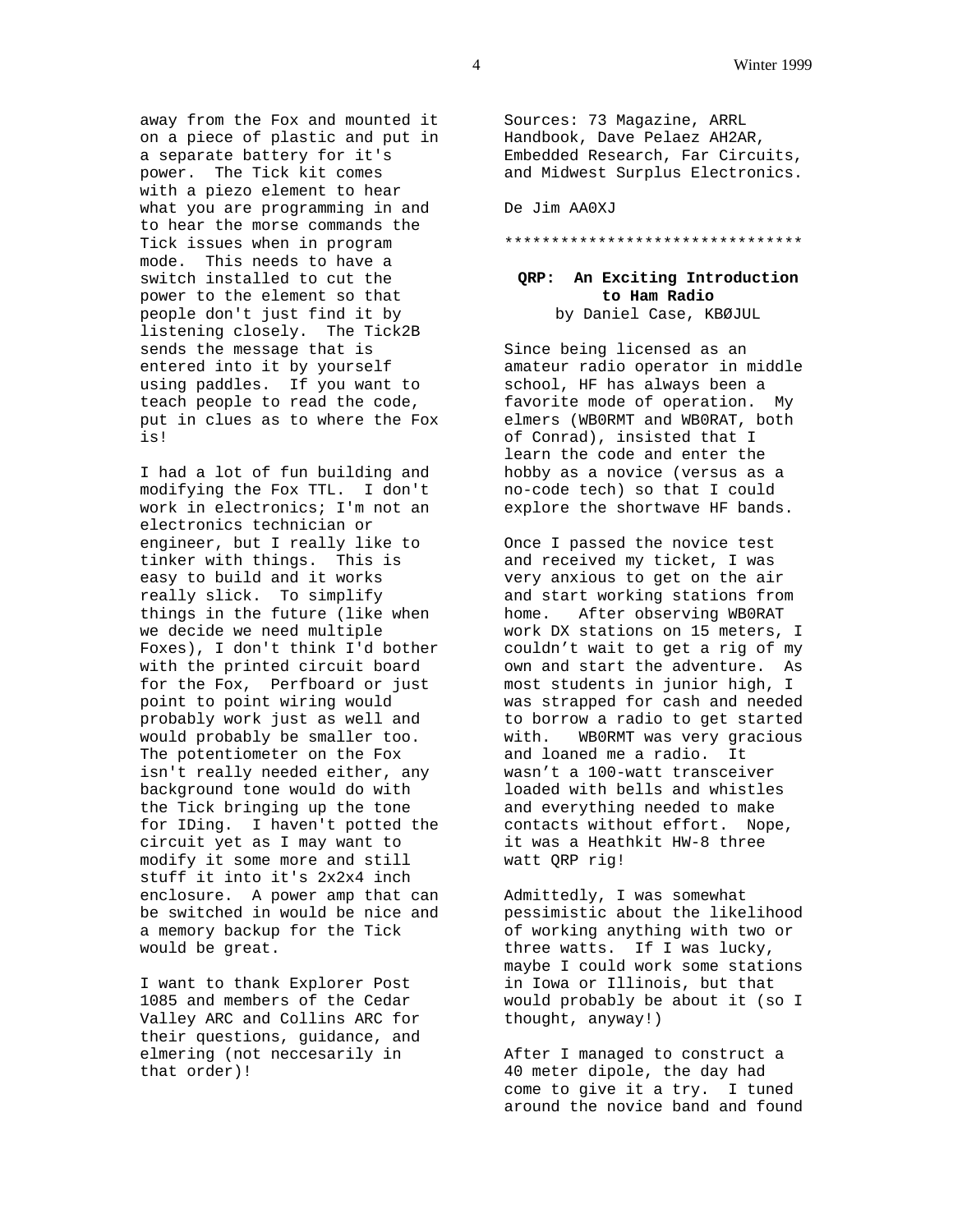a clear frequency. I called CQ for the first time. I remember thinking to myself, while sending that first group of characters, "this will never work!"

Boy, was I sure in for a surprise. After letting up on the key, I head my call coming back to me. "No way," I thought to myself, "I must be dreaming!". Sure enough, it was a station answering me -- not in Iowa or Illinois - but in Florida! I could hardly believe it. Though shaky and still rusty on my code, I enthusiastically worked my way through the QSO. It was the beginning of what continues to be a very exciting mode of operation for me - QRP. I proceeded to work several other stations throughout the first several months of being licensed, putting my small town of Beaman "on the map", as I like to say. I soon realized how easy it was to work HF on 2 watts.

When time came for college, I knew that it would be difficult to operate HF from such restricted living quarters. Because of restrictions on antennas and radio transmissions (only VHF/UHF allowed in the dorms), I did not have the opportunity to work very much HF the first couple of years from my college QTH at Iowa State. Finally, this past summer I managed to move off campus to a small apartment.

With a desire to operate HF from my new QTH, I recently tackled establishing a QRP station from my apartment. Again, I am limited by antenna restrictions, so I resorted to operating 20 meters with a dipole that I can hang inside.

Twenty meters was selected, since the length of a half wave dipole would fit inside better than a 40 meter wire. I built the dipole and strung it around the room, attaching it to the wall just below the ceiling. My rig of choice is an A & A Engineering QRP CW transceiver that I picked up at a hamfest in Amana a couple of years ago. This radio puts out a healthy 4 or 5 watts when operated off of a power supply. When run through a tuner and wattmeter, this setup loads up quite well.

Though limited by time thanks to studies, work, etc, I have still managed to work a number of stations on the general portion of 20 meters with this setup. I am still fascinated by the fact that I can work stations across the country with a flea power rig and an indoor antenna! This proves to me the versatility of QRP operation. Even in a restricted environment, HF operation can be enjoyed with a minimal setup and some ingenuity.

For more information on operating from restricted areas (in particular, college), check out my article in the September 1998 issue of QST, under the "New Ham Companion" section.

De Dan KBØJUL

#### \*\*\*\*\*\*\*\*\*\*\*\*\*\*\*\*\*\*\*\*\*\*\*\*\*\*\*\*\*\*\*\*

## **A Complete Homebuilt Station** By Larry Stambaugh WB0RMT

(Editors note: Larry has built an entire operating station consisting of the NW40, tuner, power supply, and NorCal paddles. He did an excellent job on building all four pieces of equipment and even won a prize at the building contest for the paddles. Instead of splitting up the articles into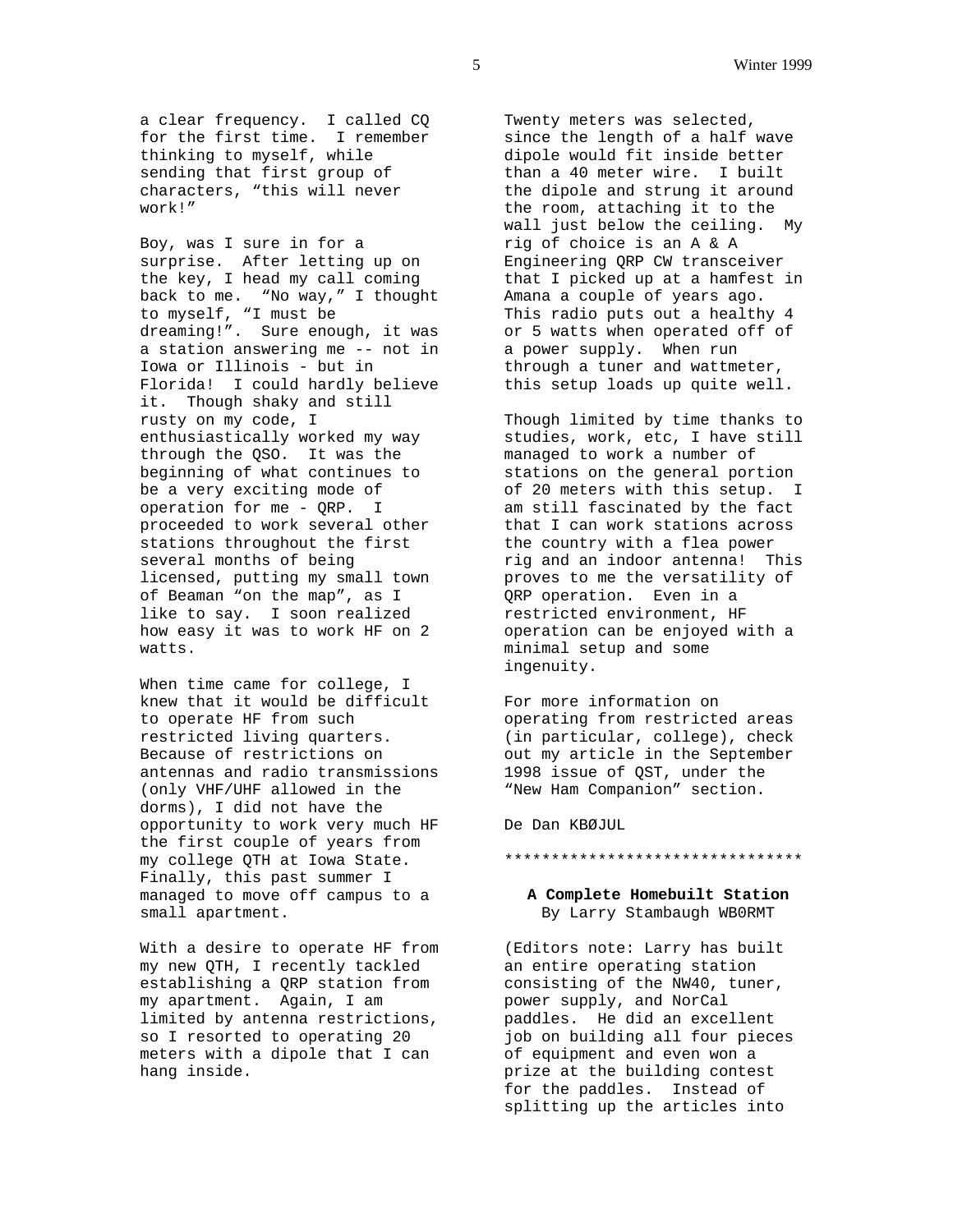separate pieces, they will be presented together).

## **NW 40 Project**

Since I was a teenager I have wanted to build my own amateur radio equipment myself, but have never done a whole station (even from a kit). Having been around the stuff and repairing and modifying gear for over 20 years, I decided to build my own rig as a "fun" project. I saw an ad for a NW superhet parts kit from Dan's small parts around October in 1997. Wow, a QRP cw superhet transceiver parts kit for a special price of \$50! I told my wife that was what I wanted for Christmas. On Christmas day there it was as I opened the box. I examined it and discovered the toriodal coils needed to be wound and decided that when things quieted down I would start on it.

On New Year's Day of 1998 things were quiet enough to start on it and I could not put the thing down. I had a bit of trouble with some vfo caps, but found some in my junk box and got the vfo going (and about 1/2 to 3/4 of the rig built the first day I worked on it).

Instructions for winding the coils were clear and I made no mistakes with them. With a bit of looking at the schematic and the board layout I found a jumper that needed to be put in that was not documented. That got the rig working fairly easily.

There was a layout for a front panel included and I used it to put the rig in the recommended Radio Shack cabinet. Everything went well with the cabinet installation and I now had a usable rig with no dial for frequency readout. I used a grommet and a piece of wire to

make a pointer and drew a scale arc with a compass on a stick on mailing label. I manually drew marks for frequency and labeled numbers by hand. I now had a fully deluxe cw rig and could go on the air.

Using it on the air I found a few things that I wanted to do with the rig to improve it. It needed a center detent R.I.T. control. I wanted a narrower I.F. passband in the receiver. A built in keyer would be a nice feature. Plus some kind of improved frequency readout would fluff it up a bit, but I could live without it.

The R.I.T. pot was available from Mouser at a reasonable cost and was put in easily but required a trimmer pot be put in to set the center of the R.I.T. right in the detent. That was expected, as there was no adjustment on the board as laid out.

The I.F. was narrowed easily by changing C5,C6,and C7 from 330 pf to 680 pf. This made the passband noticeably narrower and suited my tastes. If I had wanted to buy some varicap diodes of the same capacitance and build a variable bias voltage circuit with a potentiometer in it, I could have had variable bandwidth like an OHR and some of the other rigs.

I decided to build a TiCK keyer into the rig and ordered a TiCk1 board kit from Embedded research. It is a very simple kit to build and has very few parts. I built the board with a trimmer pot to set the sidetone output level on the board and to replace the off the air sidetone on the NW with the TiCk generated sidetone. There is an option to use a peizo speaker that is included with the kit,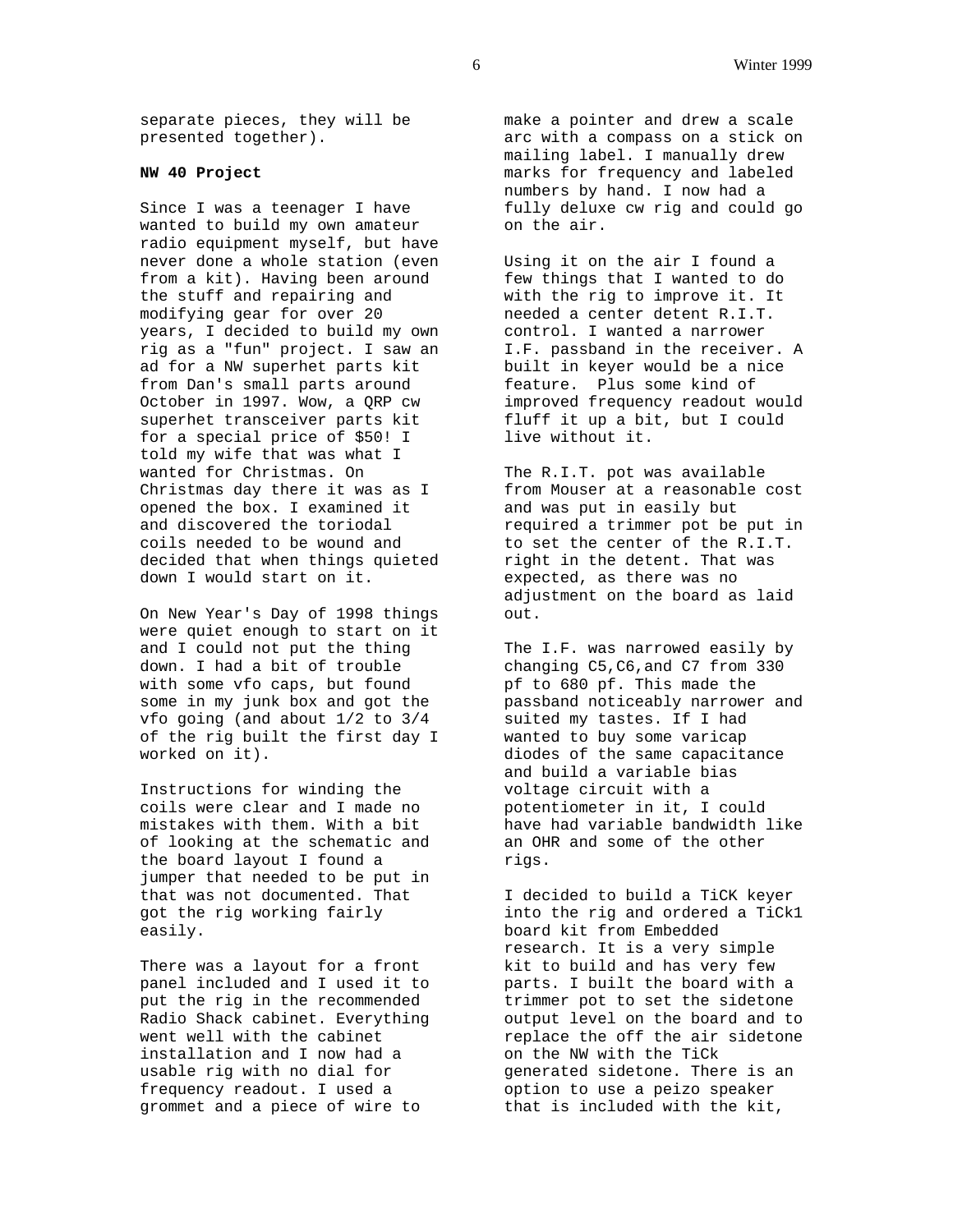but I wanted the menu tones that are used for the programming of the keyer to be through the rig's speaker and headphone jack. I cut R8 (the resistor that lets off the air signal come through a muting FET Q1). That ended off the air sidetone. This was the point that I injected the TiCk sidetone. Everything worked so well that I eventually bought a TiCK 3B super TiCk that has memory and beacon modes. You upgrade by removing one chip and putting in the other. All versions are pin for pin compatible.

Small Wonder Labs make a very affordable frequency readout device that gives you morse characters for the 100khz 10khz and 1khz digits. There is a dip pin header you can program for different I.F.'s and an option for additive or subtractive mixing. The board went together in less than an hour and worked perfectly. A 20 pf cap connected at Q3's drain gave me the signal from the vfo required to operate the freq-mite. I used a peizo speaker left over from the TiCk keyer kit to provide the audio. I did not want it from the speaker.

## **QRP Mini-Tuner**

The Qrp-Mini Tuner kit from Dan's small parts comes with 2 150pf variable caps, a 36 pf 500v silver mica cap, a 12 position rotary switch, 2 toroidal cores, wire, 2 slide switches, and 2 PL259s.

To match the NW-40 cw rig I already had, the tuner was built in a matching Radio Shack cabinet. All assembly was pretty much point to point wiring and not complicated. However winding the toroids and mounting them on the 12 position switch was a tedious and time consuming task. The variable caps required

mounting them in TO-3 transistor mounting hardware to keep them insulated from ground. Also a toggle switch was used to switch in the fixed capacitor and no bypass switch was incorporated. With the tuner completed something was needed to indicate the tuner was adjusted for 50 ohms output to the rig. A conventional swr/watt meter setup could have been used, but I wanted this to be easy and simple. Also some QRP rigs tend to blow the finals if they are not terminated in something close to a 50 ohm load.

I decided to use a resistive bridge circuit that I remembered seeing in 'Solid State Design For The Radio Amateur'. My 1977 edition by Wes Hayward and Doug Demaw has it on page 153 figure 32. Using 1/2 watt carbon film resistors, a meter and potentiometer from the junk box I built a bridge circuit that was switched in and out with a toggle switch. This will keep the SWR to less than 1.5 to 1 at all times you are tuning up! The second benefit is that over 12 db of attenuation is applied to what goes to the antenna. What a good way to minimize tune up qrm! You tune for minimum on the meter and then flip the switch to operate (connect directly without the bridge to the antenna).

The tuner tunes my 40 meter dipole flat and matches my homemade QRP rig. You cannot get it any better than that for a tuner that cost less than \$40 total.

## **Matching Power Supply**

A good source for power supplies and other accessories for the ham shack has always been tailgaters at the Hamfests. I got a Radio shack 2.5 amp power supply from a tailgater for \$5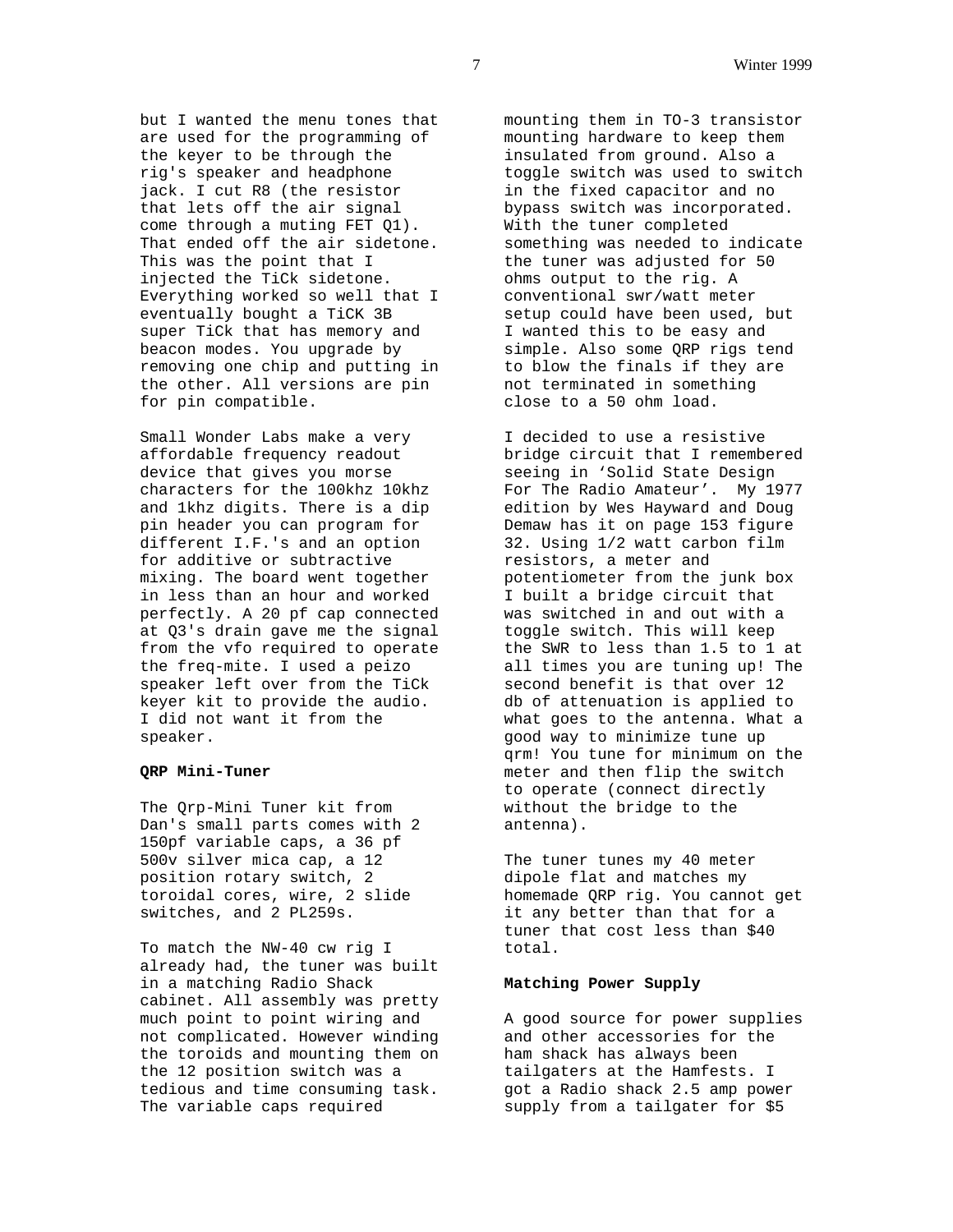and was not suprized it was not exactly in working condition. A Radio Shack cabinet was obtained that matched the rig and antenna tuner I had already built. After verifying that the transformer and rectifier were good I remounted them in the new cabinet. The old pass transistor was shorted as was its mate that was darlington connected to it. A much simpler regulation circuit using a darlington transistor, a resistor, and a zener diode was substituted for the original.

A working 13.8 volt regulated power supply that matched my QRP equipment was made from junk and Radio Shack parts for less than \$20.

## **NorCal Paddle Kit**

The Norcal Paddle Kit arrives as a set of fully machined brass, steel and Plexiglas parts that with some work make a very nice keyer paddle set. It is too bad these are not available anymore from NorCal and someone in the commercial sector did not continue with the product.

The major work involved is the finishing of all the machined parts. All the parts except the screws are left as machined and require some shaping, filing and polishing. The steel base requires paint or plating for a finish. My base is flat black, which covers a multitude of file marks and imperfections.

Small files and fine emery cloth or sandpaper with some WD-40 on it will give a fairly good finish to the brass, steel, and Plexiglas. However a step that would give a much better look would be buffing with polishing rouge. A buffing wheel that fits in an electric drill can be found easily at stores like Menards. My buffer is unused and

my paddles unbuffed. I decided to use them and do that later. The instructions and pictures from NorCal were good and no trouble was had in assembly of the kit. Some fitting of the bushings had to be done as explained in the instructions. Operation of the paddles is smooth and crisp.

The NorCal paddles are a fine set at a small fraction of the cost of commercial ones. They make a fine homebrew addition to your homebrew rig.

De Larry WB0RMT

#### \*\*\*\*\*\*\*\*\*\*\*\*\*\*\*\*\*\*\*\*\*\*\*\*\*\*\*\*\*\*\*\*

**IOWA QRP WEB UPDATE** by Daniel Case, KB0JUL

As many members have noticed, I have been making an attempt to improve the looks of the Iowa QRP website.

In addition to altering the layout, I have been doing my best to add new links, include upcoming operating events, and make other improvements. Though sometimes slow about it, I do manage to work on the web page when I have the opportunity.

If you have any suggestions or comments about the structure, content, or setup of the Iowa QRP web page, please let me know. If you have a link to your personal web page, I would be happy to add that as well.

Also, if you would rather not have your name, e-mail address, etc. listed in the members' list for privacy reasons, I am happy to fulfill that request.

I can be reached via e-mail at drcase@iastate.edu, or packet at KB0JUL@KI0Q.#CIA.IA.USA.NA. The Iowa QRP web page is located at: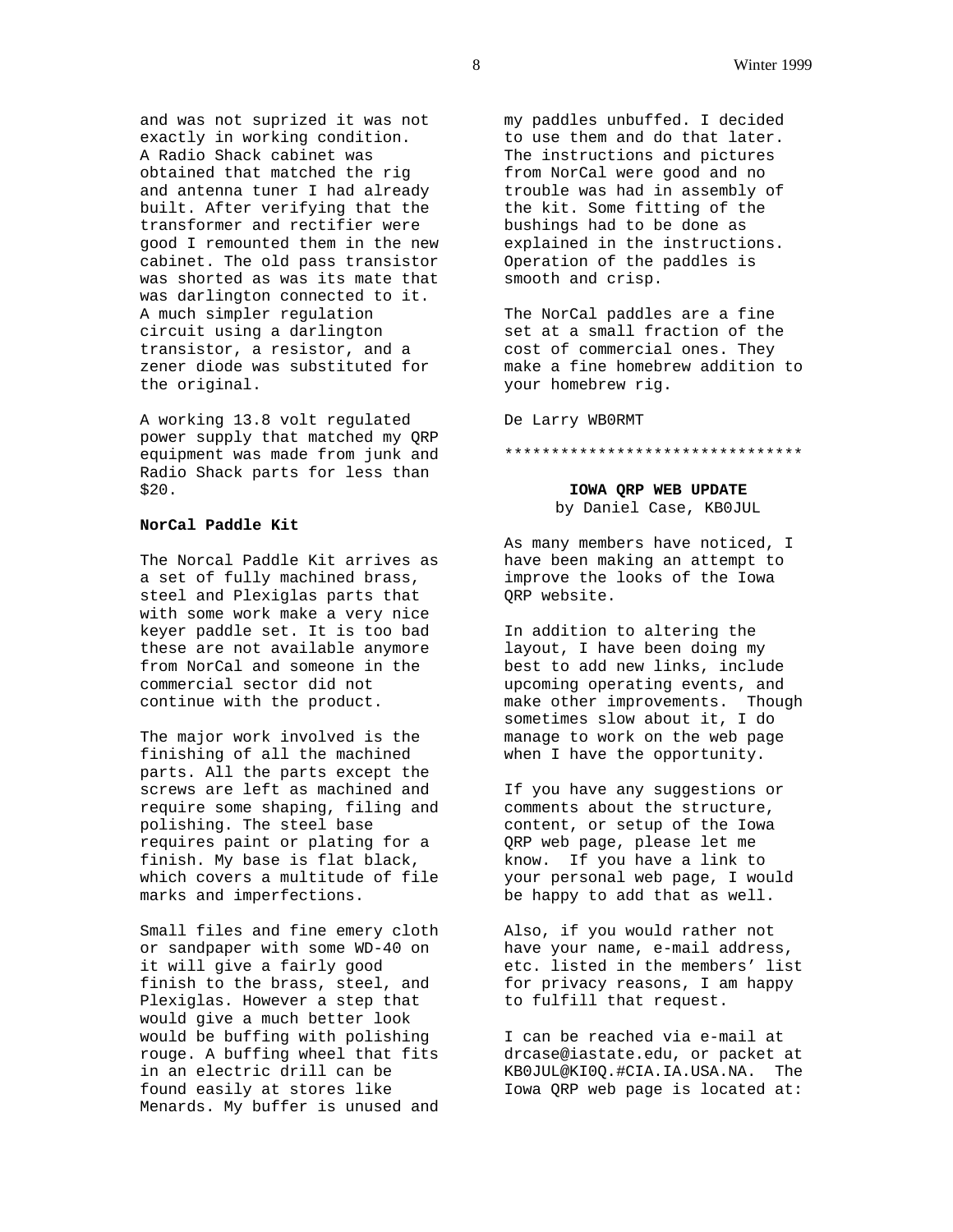http://www1.iastate.edu/~drcase/ iowaqrp.html.

De Dan KBØJUL

\*\*\*\*\*\*\*\*\*\*\*\*\*\*\*\*\*\*\*\*\*\*\*\*\*\*\*\*\*\*\*\*

#### **Source for SD-20 Poles**

For those of you looking for a SD-20 fishing pole for those St. Louis vertical projects, you may find them at:

National Sports

Email: natlspts@execpc.com

phone: 1-877-ICE-FISH (toll free)

Price: \$21.99 plus about \$4.00 for shipping to Iowa (may be more to your location). For multiple poles, the shipping will vary.

\*\*\*\*\*\*\*\*\*\*\*\*\*\*\*\*\*\*\*\*\*\*\*\*\*\*\*\*\*\*\*\*

## **Iowa QRP Group Buy With Paul Washa Books**

By John Burnley NU0V

The Iowa QRP Club is pleased to announce a group buy from Paul Washa Books (W0TOK). Paul has several titles and options available. Just remember to specify the Iowa QRP Club group purchase when contacting Paul. These prices reflect stateside shipping. Any DX orders should contact Paul first to see if he can accommodate them.

Here are the details:

ARRL 1999 Handbook without software \$27.00 delivered

ARRL Radio Designer Software \$135.00 delivered

Shipping charges apply to the Paul and specifically following books and are calculated based on the order total. The order total will

NOT include the 1999 handbook or Radio Designer Software as those are delivered (to you) prices.

ARRL Antenna Compendium 1 \$8.00 plus shipping

ARRL Antenna Compendium 2 \$11.00 plus shipping

ARRL Antenna Compendium 3 \$11.00 plus shipping

ARRL Antenna Compendium 4 \$16.00 plus shipping

ARRL Antenna Compendium 5 \$16.00 plus shipping

ARRL QRP Notebook (W1FB) \$8.00 plus shipping

ARRL QRP Power \$10.00 plus shipping

QRP Now! \$14.00 plus shipping

ARRL Solid State Design \$12.00 plus shipping

ARRL Intro To RF Design with software \$23.00 plus shipping

ARRL Antenna Handbook with software \$22.00 plus shipping

Shipping charges (remember to exclude the 1999 handbook or the Radio Designer Software if ordered when calculating the order total).

\$1-19.99 order \$4.00 shipping \$20-29.99 order \$5.00 shipping \$30-39.99 order \$6.00 shipping \$40-49.99 order \$7.00 shipping \$50-59.99 order \$8.00 shipping \$60 plus order \$10.00 shipping

How to order: You must contact mention the Iowa QRP group purchase. You may contact Paul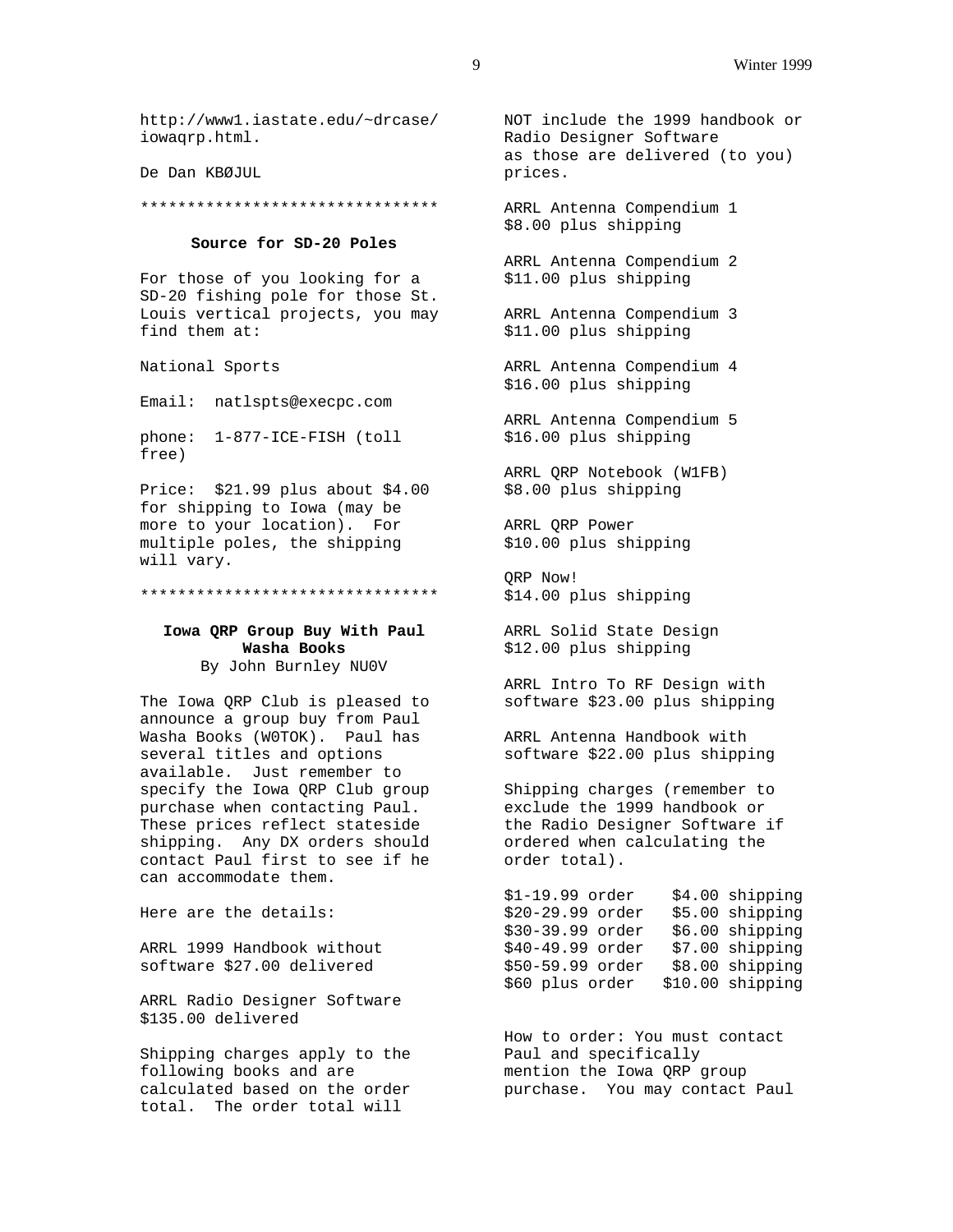at: w0tok@email.msn.com or phone (612) 472-8991. His address is: Paul Washa (W0TOK) 4916 Three Points Boulevard Mound, MN 55364-1245

He will accept checks or money orders (but no credit cards). This group buy will run 60 days.

The usual disclaimers apply. I have no financial interest in Paul's business and am not receiving anything in return for getting this deal together.

De John NU0V

#### \*\*\*\*\*\*\*\*\*\*\*\*\*\*\*\*\*\*\*\*\*\*\*\*\*\*\*\*\*\*\*\*

## **New Club Call**

The Iowa QRP Club now has a new club call. KQ0RP is now our official club call! Please look for KQ0RP in upcoming events!

Many thanks to Mark Milburn KQ0I who worked very hard to secure the call for the club! Mark even arranged to get an ARCI number for the club station!

Also thanks to Bob Gobrick N0EB of QRP ARCI for providing the club with sample bylaws. We borrowed heavily from the sample when creating ours.

Be listening for us as KQ0RP!

## \*\*\*\*\*\*\*\*\*\*\*\*\*\*\*\*\*\*\*\*\*\*\*\*\*\*\*\*\*\*\*\*

## **160 Meters With City Living!** By Jerry Huldeen WB0T

Here is a simple antenna to use for several bands that is unobtrusive and is fairly cheap to build. I wanted to be able to work 160 meters, and live on a small city lot that does not permit a half wave dipole at that frequency.

Materials used are a roll of insulated electrical wire, and an MFJ 930 artificial ground. The wire is #18 bought at Menards, and I bought the artificial ground used on the internet.

The antenna is approximately 150 feet long, and goes from my basement shack up to the top of a 48 foot tower and then to a tree on the border of the lot. This is connected to a regular MFJ antenna tuner on a single binding post, and then to the rig with a short piece of coax. (Just like any antenna tuner). Connect the ground post of the antenna tuner to the MFJ artificial ground. Then connect a counterpoise to the artificial ground. The counterpoise wire should be a quarter wavelength or less for the band being used. BE SURE NOT TO REVERSE THESE CONNECTIONS!

You can run the counterpoise along the floor, or outside of the house, but not on the earth. I stapled mine directly under a piece of siding for 160. I need to add others for higher bands, as some of the frequencies cause the voltage point to move too close to the tuner. Be sure to tape the end of the counterpoise, as it is "hot" with rf when transmitting. This will protect kids and pets.

To operate, tune the xmitter with the antenna, using low power. Then, adjust the inductance and capacitor knobs on the artificial ground for maximum current (shown on the ammeter built into the artificial ground).

This antenna works well, and I get good reports with it on 160. Many of the persons in this roundtable are running a kw and I use 50 - 100 watts while in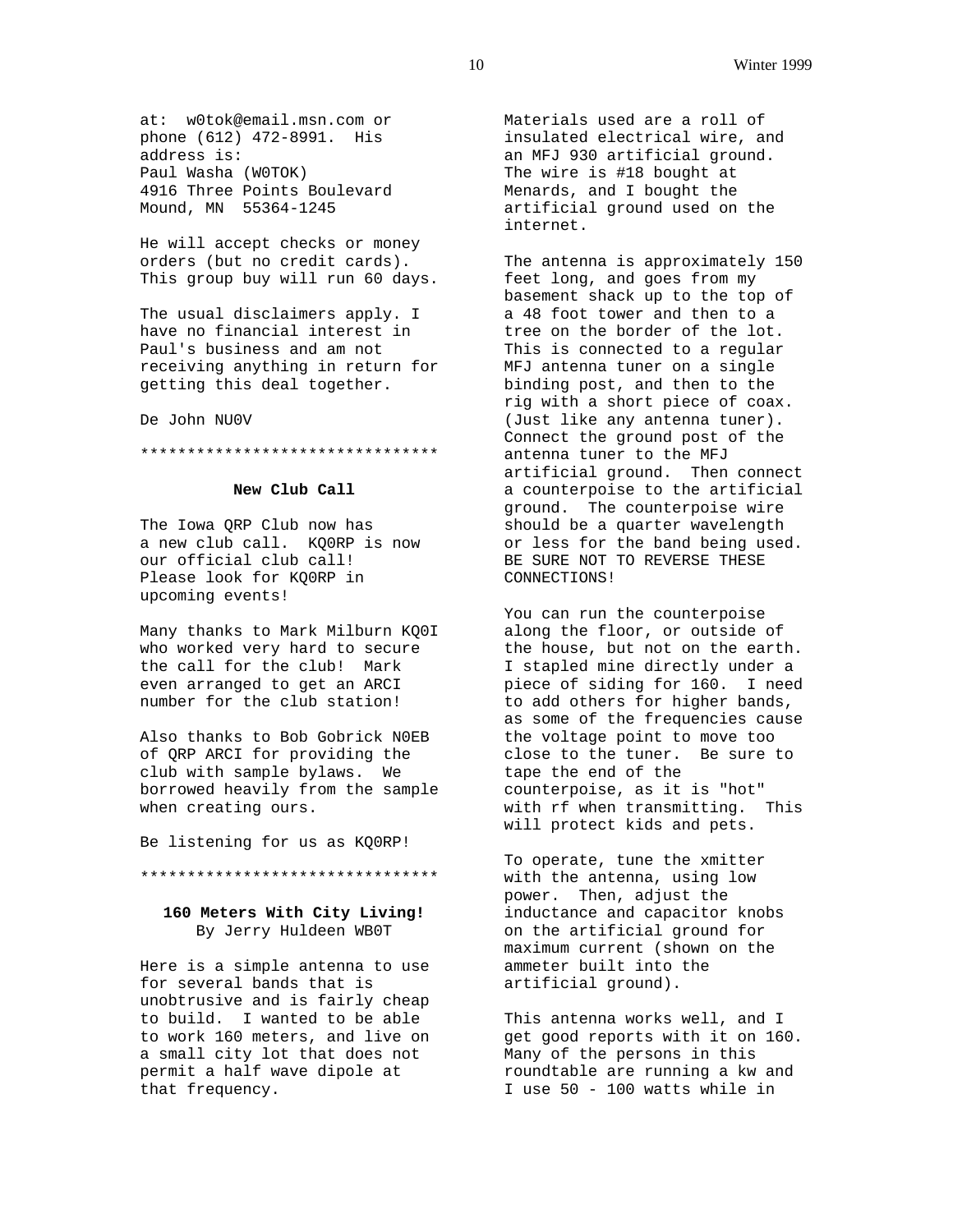this group. I have many QRP cw contacts as well.

I have a 135 foot windom that I use on the higher bands, but this antenna can be used there as well, particularly if I add shorter counterpoise for the higher bands.

If you have a small lot, live in a mobile home court, or in an apartment, this antenna may be useful for you. I think that a 110 foot wire will work all bands for you. Throw it over a nearby tree limb and stretch to another tree. Lew McCoy once said an antenna needs to be long enough to get from the rig to a tie off point. So if you have to make it shorter or longer, go for it. It probably will work.

Good luck! Happy qrp'ing!

De Jerry WB0T

\*\*\*\*\*\*\*\*\*\*\*\*\*\*\*\*\*\*\*\*\*\*\*\*\*\*\*\*\*\*\*\*

**Kit Review: Almost All Digital Electronics L/C Meter IIB** By John Burnley NU0V



Looking for a "can't do without" accessory for your workbench? If so, then the Almost All Digital Electronics L/C Meter IIB may be for you!

For the past few years I have toyed with the idea of getting a L/C meter for my workbench. These little goodies really come in handy when trying to identify junkbox capacitors or inductors. Since getting smitten with the QRP bug, I've discovered the joy of building and the great satisfaction you get from making contacts on a rig that you assembled! But I've also discovered that you cannot have joy without winding a few torrids here and there! Wouldn't it be nice to know the torrid you've just wound is the correct value of inductance, instead of making the discovery later (after a few hours of debugging)? How about verifying component values where the markings are illegible? An L/C meter is worth its weight in gold if you do much building.

After deciding to make the investment in the meter, I had to choose between getting a commercial unit or building one. I posted a query to QRP-L for information about the AADE L/C IIB and was quickly rewarded with several responses about the unit. All the Emails were very positive and two of our members really gave me helpful information. Adam (AK0P) and Jim (AL7FS) sent a lot of very helpful information (I probably should have had them write the review...hi). Their comments swayed me to make the purchase.

I spoke with Marshall Emm the next day. Marshall owns Milestone Technologies and is one of the sources of the AADE L/C IIB. We had a nice chat about the unit and QRP. I placed the order and within a few days the kit arrived (joy). Marshall also threw in a disposable ground wrist strap to use when handling the IC's in the unit.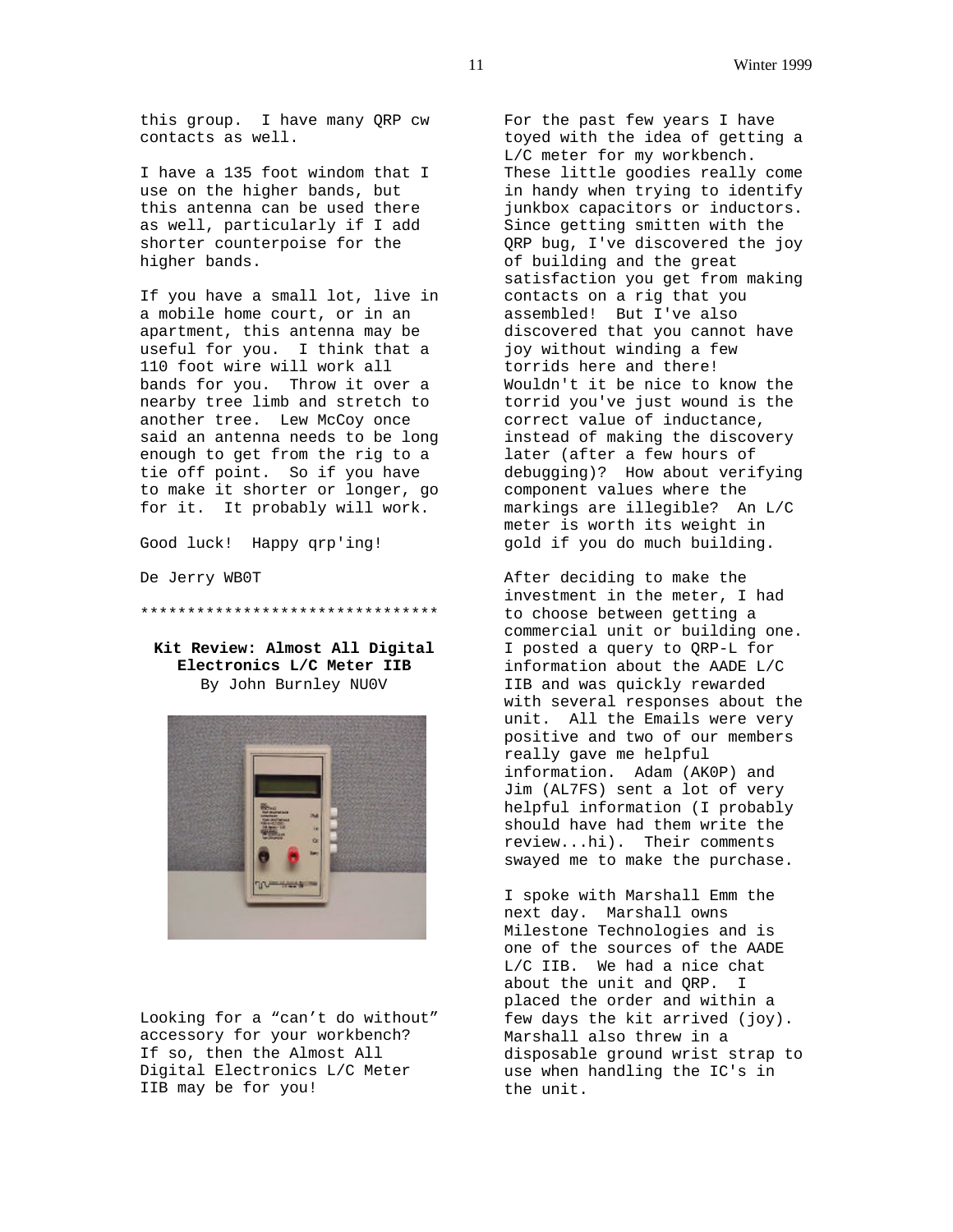The kit arrived in excellent condition and after doing the parts inventory it was time to read the manual. Adam strongly suggested going through the manual once before beginning construction. It was a good idea and I'm glad I followed his advice. There are several helpful hints throughout the manual and diagrams that I may have discovered too late (hi).

The AADE L/C IIB measures inductance from 1 nHy to 100 mHy and capacitance from .010 pF to 1 uFd. It uses a PIC16C622 microcontroller to calculate values of the components. The builder has a choice between two display modes: micro mode (default) or nano mode (must short a jumper). These choices affect the presentation. For example, in nano mode 999 nHy would display as 999 nHy. In micro mode the same value would display as 0.999 uHy. The unit is designed to measure components out of circuit.

The manual was well written with various hints on building the kit. There was also a very good section on the theory of operation. Like Adam, I recommend reading the manual at least once before beginning construction. That includes reviewing all the diagrams. There are several construction tips (and requirements) in the parts layout diagram.

Construction was straightforward with no specific order in mounting the various components. The contrast control is mounted on the underneath side of the board to allow tweaking once the display LCD is mounted. The parts layout directs you to turn the contrast control fully clockwise after installing. I (of course) put this off until later.

Once assembled, it was time to apply power. A nine volt battery was installed and the power button depressed. Nothing! After the initial two minutes of panic and cursing, I went to the troubleshooting of the manual. Item #1 on a nonfunctional unit states: 'Blank display, contrast control not adjusted correctly. Start it fully clockwise'. Oh yes, that was the little item I put off until later.

I removed the PCB from the case and turned the contrast control clockwise. Power was again applied and the display came to life. For the next 30 minutes, I measured values for inductors and capacitors from the junkbox. The component markings and the L/C IIB agreed in all cases.

The AADE L/C Meter IIB is rated to 1% of the reading. It is manufactured by Almost All Digital Electronics, 1412 Elm St. S.E., Auburn, WA 98092. They have a website at: http://www.aade.com.

The kit may be purchased from Milestone Technologies, Inc., 3140 S. Peoria St., Unit K-156, Aurora, CO 80014-3155, (800) 238-8205 (Credit Card Orders) or (303) 752-3382 (information).

I highly recommend this kit to anyone who likes to build. Not only was it an enjoyable kit to assemble, but it is an extremely useful piece of test equipment. I have no financial interest in AADE or Milestone Technologies.

De John NU0V

#### \*\*\*\*\*\*\*\*\*\*\*\*\*\*\*\*\*\*\*\*\*\*\*\*\*\*\*\*\*\*\*\*

**A LOW-PROFILE 30 M & 40 M DX ANTENNA: ELEVATED GROUND-PLANE VERTICAL** By John Stanford NN0F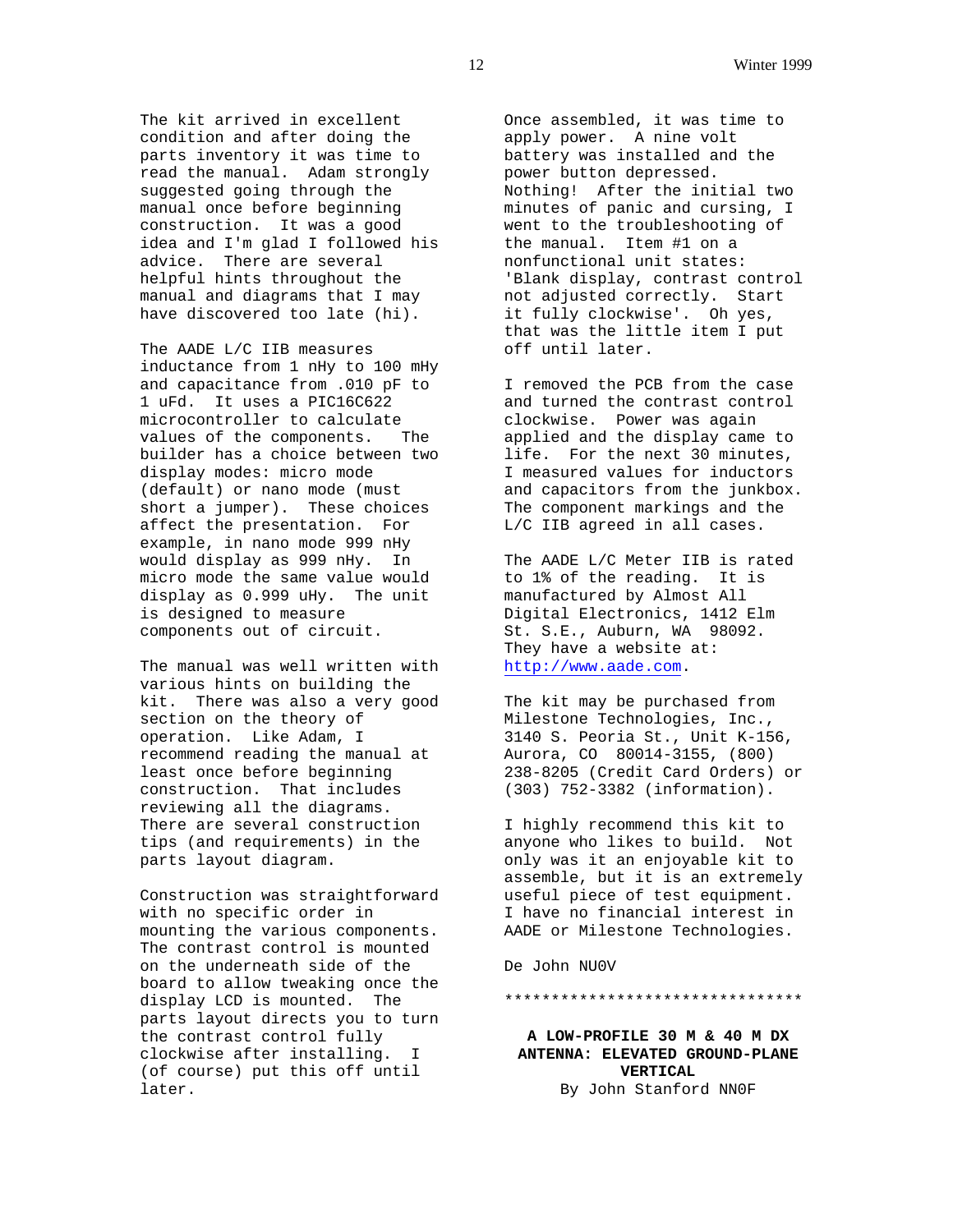(Editors note: This is an updated version of an article published several years ago in 'The Five Watter', newsletter of the Michigan QRP Club.)

I generally use my 80 meter "cf zepp" (120-ft dipole center-fed with ladder line) on all bands. However, it's only 25-30 ft high and thus doesn't have much low angle radiation for DX contacts on lower HF bands.

A few years ago I read some articles about advantages of using elevated radials and decided to make an elevated vertical for 30 and 40 meters. The idea is that only a few elevated radials are required for good efficiency, whereas 50 or more radials at ground level are required.

My elevated ground plane (I'll call it EL GP for short) is supported by a maple tree in my back yard. The antenna is a vertical wire about 27 feet long, hanging from a tree limb, and fed at the lower end (8 feet off the ground) with oneinch ladder line. It's a simple hook up. One side of the ladder line goes to the vertical wire and the other side to four radials each about 30 feet long and located about 8 feet off the ground. That clears them from people. The radials are roughly horizontal and go out to various other tree limbs in approximately N,S,E,W directions. Two of the radials run through bushes and tree limbs.

The vertical wire is attached at the top to a nylon monofilament fish line a few feet long. (I used the fish line because I read a hint from a UK ham that wet nylon cord can cause RF loss near the high voltage regions of antennas.) The fishline is tied to a long nylon cord which I had

shot over a tall tree branch with a store-bought, hunter's sling shot. The bottom of the cord is wound around a brick lying on the ground. Simple, you say! Right! And convenient for experimenting and making changes. Furthermore, it's easy to adjust tension after high winds blow tree limbs around in a blizzard or thunderstorm. The radial ends are similarly tied by nylon fishline.

Results: A tuner (in my case a link tuner built from the ARRL Handbook) loads the EL GP on 30 and 40 meters and the results are great! On 30 and 40 meters the lower angle of radiation of the EL GP made it superior to my 120-ft horizontal dipole at ranges in excess of about 600 miles. This is expected since the horizontal antenna is only a small fraction of a wavelength above earth on these bands, and thus has reduced low angle radiation (which of course is wanted for DX).

Note: The length of the vertical radiator (27 ft here) was a compromise for the bands I aimed at, 30 and 40 meters. Since I used a tuner and ladder line, the exact length didn't matter. Making it much longer than a half wavelength can give unwanted (for me) high angle radiation lobes while making it less than about 1/8 wavelength will make the radiation resistance low and potentially hard to load. For a single band, if the support is high enough, the best height would be 1/4 wavelength. The latter will allow good results with coax feed. Other lengths will not. But with ladder line and a tuner this is not a serious problem. I also tried the EL GP on 20 meters and it seemed to work ok. But later I realized that the radials are nearly half wavelength on this band. This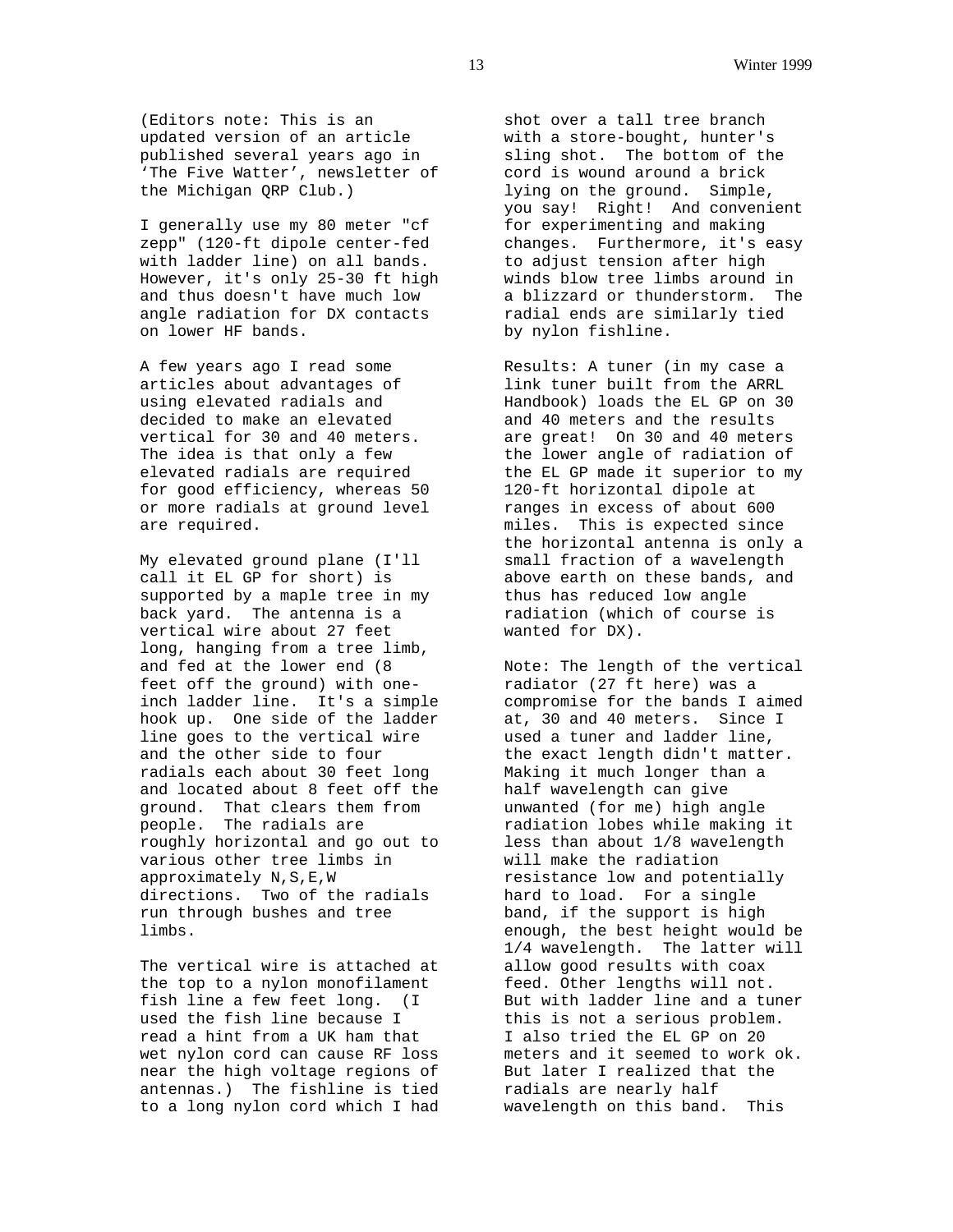means they represent a high impedance at the vertical base and little current will flow in them. If I used the EL GP on 20 meters I would also use some quarter wave (about 16 ft) radials. Even so, my EL GP was definitely superior to my 120-ft horizontal dipole on 20 meters in some directions -- those where the 120-ft dipole has deep nulls on that band.

I still consider my 120-ft horizontal dipole a better overall performer for most bands (10-160 meters) and it's less noisy than the vertical. But for DX on 30 and 40 meters, the vertical is a good choice and doesn't require towers or other expensive support structures. It's also interesting to rapidly switch between the two antennas to learn about QSB due to polarization shifts, etc.

In conclusion, the EL GP is a good antenna for long haul contacts on lower HF bands. It can be especially useful for someone not having a forest of aluminum or who lives in a restricted location. The antenna is essentially invisible from neighbors' view. If you're looking for a good, low cost and inconspicuous 30 and 40 m performer you might want to give it a try.

De John NN0F

\*\*\*\*\*\*\*\*\*\*\*\*\*\*\*\*\*\*\*\*\*\*\*\*\*\*\*\*\*\*\*\*

## **Iowa QRP Building Contest Results** By John Burnley NU0V

The Iowa QRP Club held it's January meeting on Saturday January 23, 1999, at the Public Library in Urbandale, IA.

During the meeting, the judging for the first annual building contest was held. There were

many outstanding entries, plus other goodies for show-n-tell. The following were just some of the projects brought by members:

FOX TTL transmitter interfaced with Tick Keyer chip, homebrew regen receiver, homebrew 15 mtr SST transceiver, Small Wonder Labs GM 17, LGD QRP autotuner, OHR WM-2 wattmeter, Wilderness NorCal 40 A, KnightSmite, Pixie 2, Ten-Tec 1054 receiver, homebrew active antenna, Dan's NW80/20, homebrew tuner, homebrew power supply, NorCal paddles, and a Slinky dipole.

Paul Sipes (KB0JIT) had the impossible task of judging the entries. I'm very pleased to announce the winners:

Grand Prize: Tick EMB keyer kit (donated by Embedded Research) to Mike (KI0AF) for the homebrew 15 meter SST. It was a work of art. Mike used the most beautiful 'ugly' construction I've ever seen. He used a hand punch to cut out small circular pads from circuit board material and glued them to another circuit board. The components were then soldered to these pads.

Class Prizes: Copies of the 'Antenna Experimenters Guide' by Peter Dodd. The books were donated by John (NU0V). One copy went to Larry (WB0RMT) for his NorCal paddles. He really did an outstanding job! The other copy of the book went to Alex (KC0EBK) for his Ten-Tec 1054 receiver. An FB job from a very young ham!

I would like to thank Gary and Brad from Embedded Research for donating the Tick EMB kit to the club. I would also like to thank Bill Kelsey of Kanga US for giving me a very favorable price on the Peter Dodd books.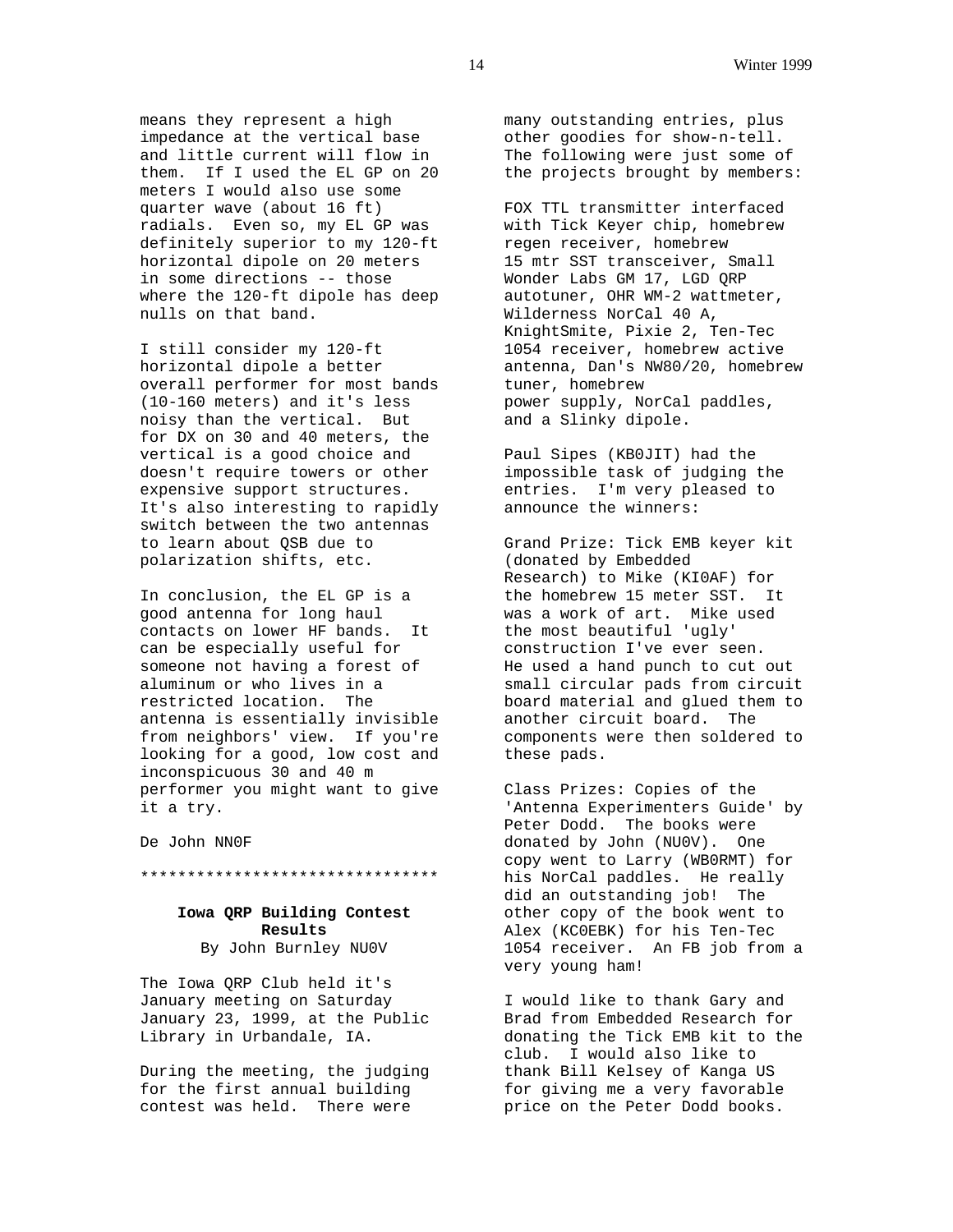Finally, a big round of thanks to Paul (KB0JIT) for judging the contest. The contest was a lot of fun and those attending the meeting decided to do it again next year!

De John NU0V

#### \*\*\*\*\*\*\*\*\*\*\*\*\*\*\*\*\*\*\*\*\*\*\*\*\*\*\*\*\*\*\*\*

 Iowa QRP is coming to a hamfest near you! Part of the fun has been attending hamfests with our QRP tables to spread the word about low power operating. Here is a list of hamfests we plan on attending. The scheduling was pulled from the ARRL website. April 1999 Des Moines; June 1999 Sioux City; August 1999 Amana. These are the only hamfests/swapmeets that information was available at the website. If you have scheduling information about any hamfests not on this list please forward the information to John (NU0V).

#### \*\*\*\*\*\*\*\*\*\*\*\*\*\*\*\*\*\*\*\*\*\*\*\*\*\*\*\*\*\*\*\*

**Send me your logs!** By Mark Milburn KQ0I

Hello Iowa QRPers! I hope you had a wonderful Christmas.

Don't forget to report your participation in any of the operating events to KQ0I@juno.com so we can have some records of club participation. I am going to run as much of the event as I can using the club call. Listen and give me a call.

De Mark KQ0I

#### \*\*\*\*\*\*\*\*\*\*\*\*\*\*\*\*\*\*\*\*\*\*\*\*\*\*\*\*\*\*\*\*

## **New Club Email Address**

Mark (KQ0I) has arranged an Email address for the Iowa QRP Club. We can use this address

for new membership requests, operating event log submissions, club correspondence, etc. The address is:

IowaQRPClub@juno.com

Officers will change, members will change internet service providers, etc.; but this will provide a stable and consistent method to communicate with the club.

Thanks to Mark for arranging for the new club Email address!

\*\*\*\*\*\*\*\*\*\*\*\*\*\*\*\*\*\*\*\*\*\*\*\*\*\*\*\*\*\*\*\*

## **Yet Another Mount For The St. Louis Vertical** By John Burnley NU0V



Adam Kanis (AK0P) wrote an excellent article last issue on a mount for the St. Louis Vertical made from PVC tubing. It was a great idea and easier to use (especially during the winter months) than the original 'spike' mount. After reading his article, I remembered a weather vane mount I purchased at the annual Cabella's 'tent sale'.

For the past several years, Cabella's had a tent (clearance) sale for all the returned and discontinued merchandise. It is a miser's mecca and gives one a chance to hone their bargaining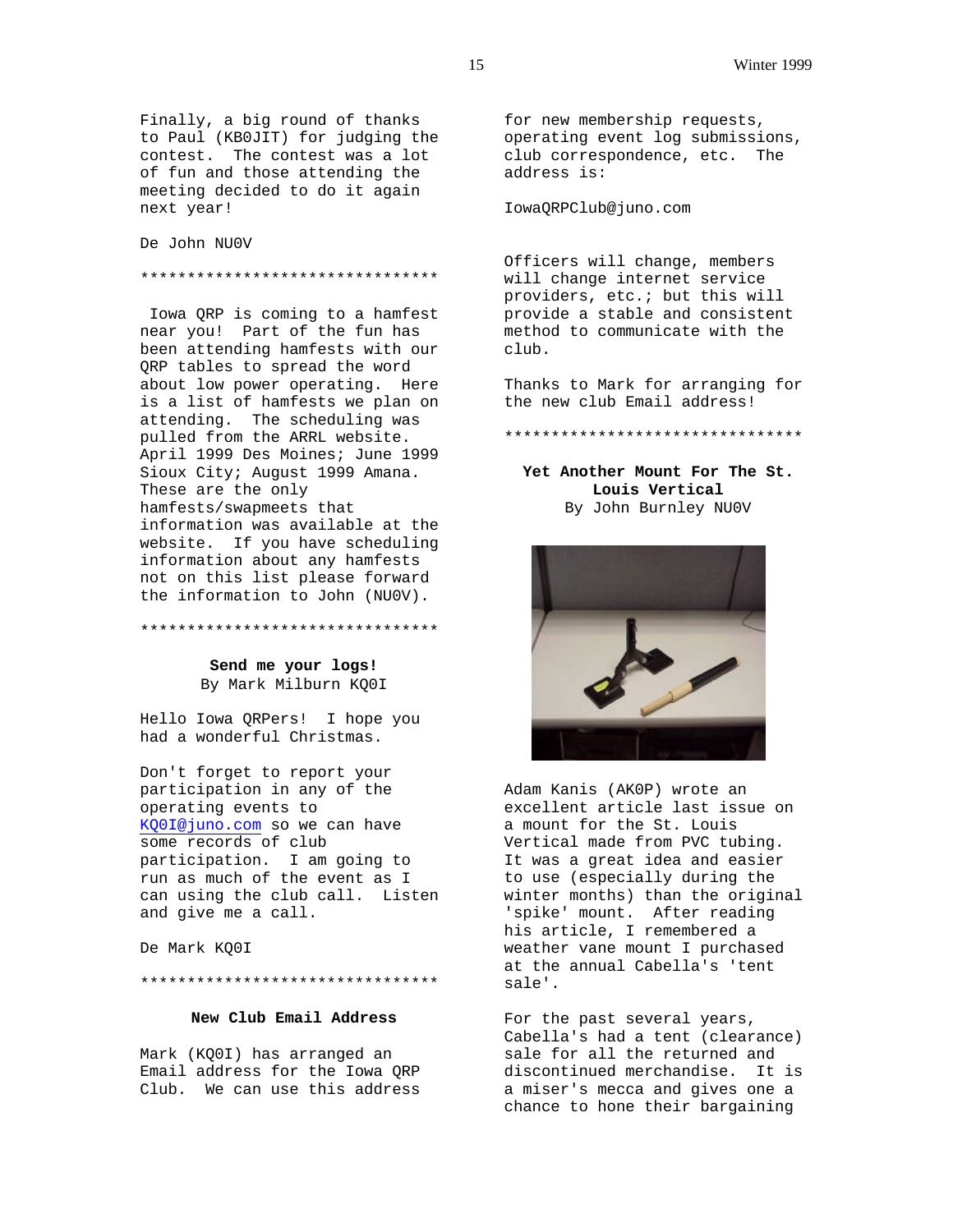skills. My XYL is from the Kearney, NE area where a Cabella's retail store is located. So each year we plan a pilgrimage to visit relatives and attend the sale.

At one of the sales, I found a returned weather vane mount (60357-401 or 61-0192). It is labeled an 'aluminum roof mount' and was intended for weather vanes (see photo). The mount has two pads (hinged) for support along with predrilled holes for mounting. When I first saw the item I thought it would be good for mounting a vertical antenna on my deck. I live in an area with covenants, so I must pay attention when designing antennas. I thought I would place the mount on my deck railing and use a St. Louis Vertical antenna during clandestine hours. I would also occasionally use the mount as a flag holder to satisfy neighborhood curiosity.

The original mount for the St. Louis Vertical uses a piece of dowel with a spike inserted (to support it in the ground). Depending on which telescoping fiberglass pole used (the SD-20 from South Bend or the Black Widow from Cabella's); the size of the dowel could vary. I first tried a 1 1/4 inch dowel, but sanding was required. I was not at all pleased with the result, so a 1 inch dowel was substituted. Electrical tape was used around the dowel to provide a tight fit and provide ample support for the Black Widow pole that I used.

The materials required to make this mount are: a 12 inch piece of 1 inch or 1 1/4 inch hardwood dowel (depending on the type pole being used); a 5  $1/2$  inch piece of 3/4 inch hardwood dowel; and 1 Cabella's aluminum

roof mount (60357-401 or 61- 0192).

Construction: First check the fit of the 12 inch piece of 1 or 1 1/4 inch dowel in the fishing pole. If it is too large, you must sand the dowel until it fits into bottom end (largest diameter) portion of the pole. If it is too small, then you must apply electrical tape (or equivalent). I recommend applying tape as the last step, but if sanding is required I recommend doing it first.

Drill a 3/4 inch hole (approximately 1 1/2 inches) into one end of the 12 inch piece of 1 inch (or 1 1/4 inch) dowel. I used a hand drill while securing the dowel into a Black and Decker Work Mate. I used a 3/4 inch wood bit. The depth does not have to be exact; just enough to securely hold the 3/4 inch dowel (my prototype left 4 3/16 inches of the 3/4 inch dowel exposed after inserting into the drilled hole). Apply glue to the 3/4 inch dowel (one end only and just cover the area to be inserted into the 12 inch larger dowel). Insert the end (with glue) into the larger dowel and allow the glue to dry overnight. Once dry, then apply the electrical tape if necessary on the end opposite the inserted 3/4 inch dowel to allow a secure fit into the fishing pole.

Choose an appropriate location and use the screws provided to secure the aluminum mount into place. Expand the telescoping pole and secure each section. Place the dowel (end opposite the 3/4 inch insertion) into the SD-20 or Black Widow pole. Place the pole into the aluminum mount by inserting the 3/4 inch section of dowel into the mount. Tighten the provided screws to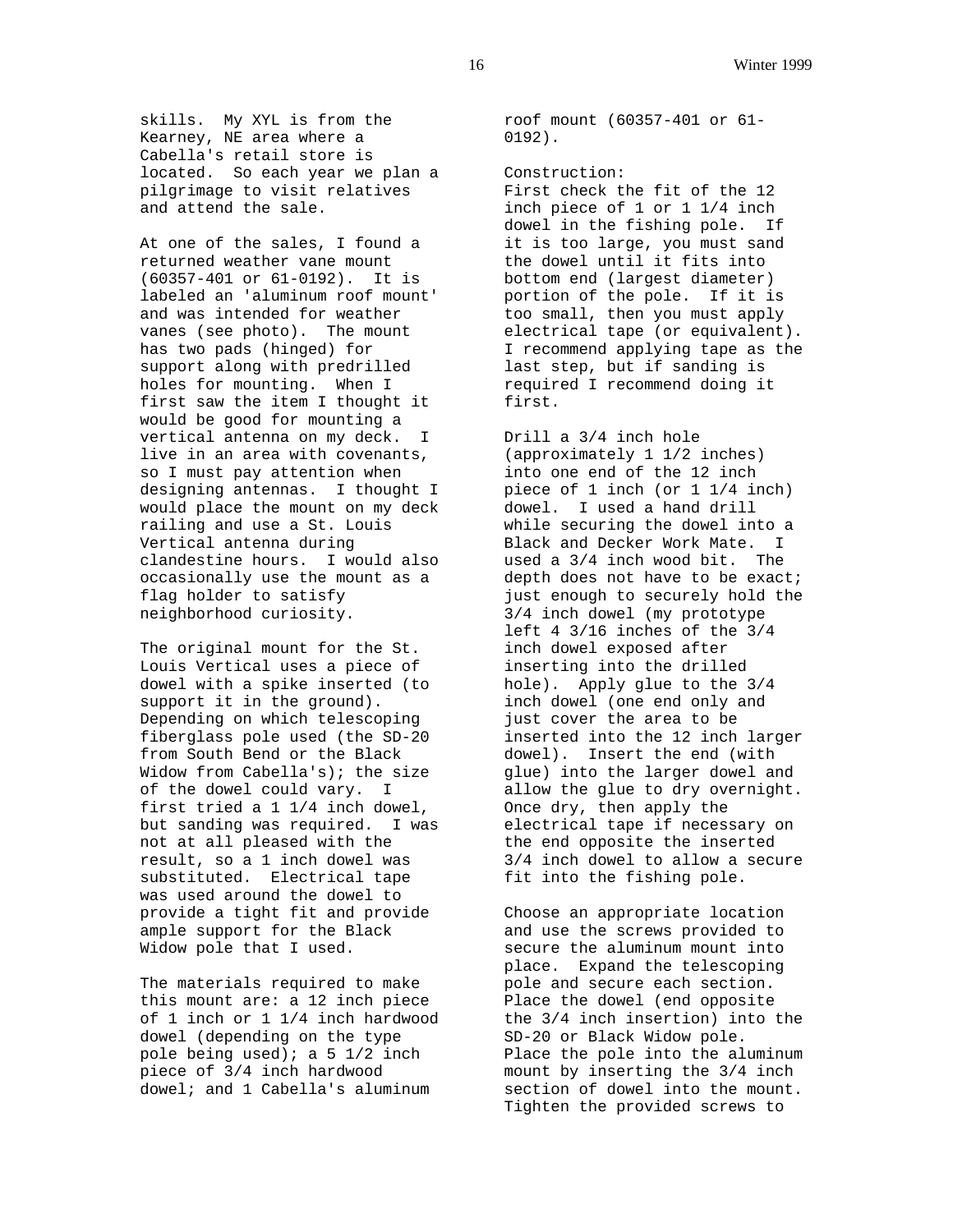firmly hold the 3/4 inch section in place. You may now attach the radials to the antenna and the feedline. Smile, you are now ready to operate!

The aluminum roof mount is available from Cabella's for \$24.99 (I picked mine up for \$2.00 at the clearance sale). It's a bit pricey, so I recommend waiting for a sale or looking at the tent sale for a bargain.

Cabella's phone number is (800) 237-4444. The product code is 60357-401 or 61-0192 (both codes are for the same product). The usual disclaimers apply. I have no financial interest in Cabella's.

De John NU0V

\*\*\*\*\*\*\*\*\*\*\*\*\*\*\*\*\*\*\*\*\*\*\*\*\*\*\*\*\*\*\*\*

## **Experimenters Wanted!**

During 1998 I had a memorable QSO with an OM out west on 30 meters. He had a really great signal (not only strength but note quality). I commented on his signal and he told me his transmitter was homebrew. I ask to see a schematic for his creation and he gladly supplied one. I've been in contact (on and off again) with him for the past year and have had some good chats with him. At this time, he prefers to remain anonymous.

Since our initial QSO, he has improved his design a bit and has drawn us a conceptual schematic for experimentation (i.e., all parts are included on the schematic but values are up to the builder). At this time, he does not wish to publish his design because he would like some help from us. Any designers goal is to get a repeatable project with somewhat expected results.

Here is the pitch. I would like a limited number of volunteers to experiment with his circuit. It is a transmitter circuit capable of 2 watts output. We compare notes with the designer and help him to achieve a repeatable project. In return, we get a potential group project plus he has mentioned about a possible companion receiver design. Once he is satisfied with the results, then he may decide to publish (of course I'll push for the Iowa QRP Journal hi).

Sorry for the cloak-n-dagger approach, but at this time the designer doesn't want his name to be used. He is considering starting up a QRP related business so we could help him get the ball rolling while maintaining his confidentiality.

If you are interested, let me know. You must agree to keep the person's name and design to yourself and not make copies of the schematic or share any portions of the design with others. You may discuss improvements etc. with other members of the club participating in this event.

De John NU0V

#### \*\*\*\*\*\*\*\*\*\*\*\*\*\*\*\*\*\*\*\*\*\*\*\*\*\*\*\*\*\*\*\*

The next meeting of the Iowa QRP Club will be Saturday, February 20, 1999 at around 1pm in Sioux City, Iowa. Jerry (WB0T) will be making arrangements for the meeting. As soon as he secures a meeting place, the information will be posted to the group. Mark it on your calendars, and I hope to see you in Sioux City on the 20th.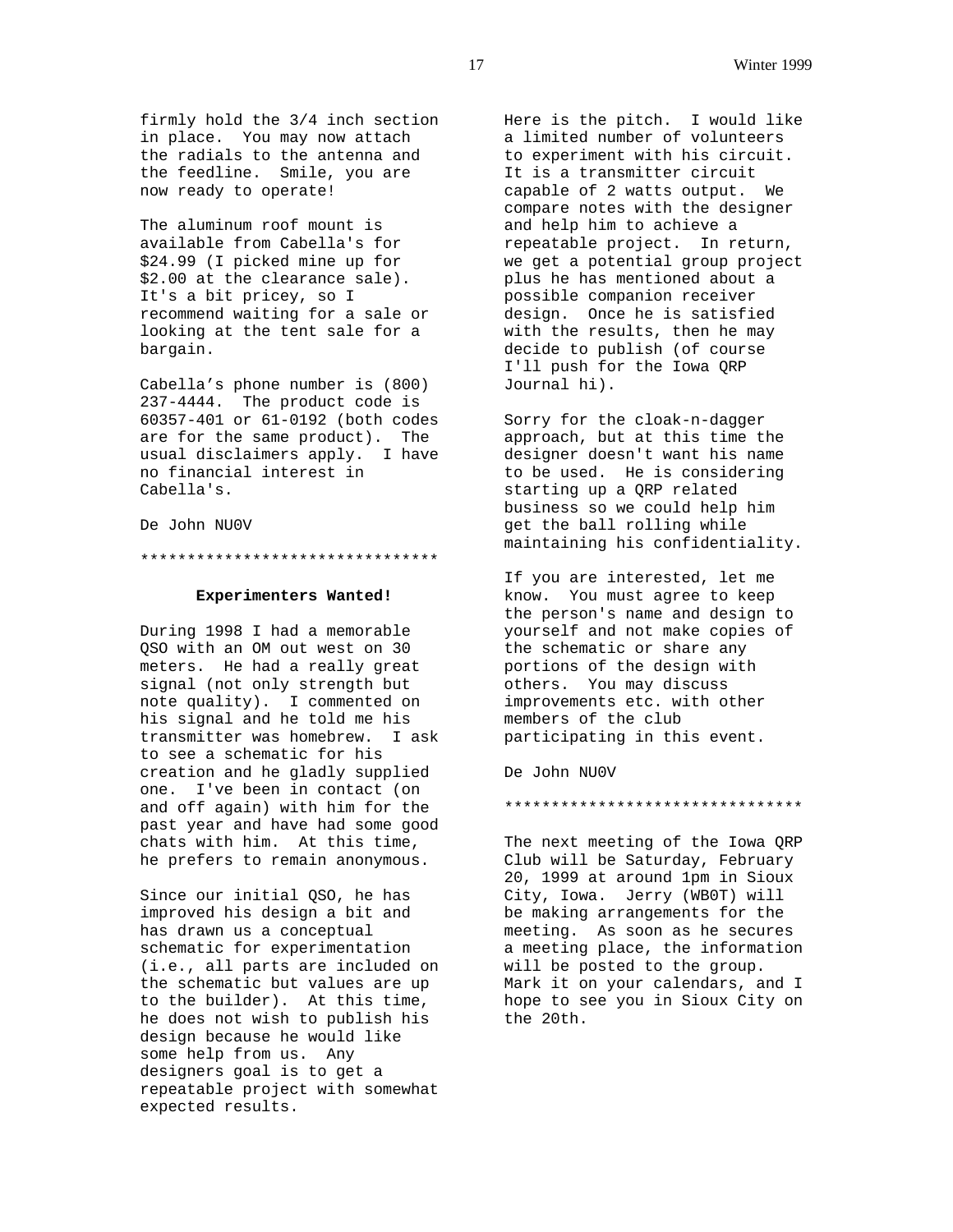## **What A Great Day To Be A QRP'er** By John Burnley NU0V

(Editors note: The following was first posted to QRP-L and is reprinted with the author's permission).

Today was the Des Moines hamfest and the Iowa QRP Club had three tables (one for goodie show-ntell, one for literature, catalogs, newsletters, and the last for member swap items). We also had some items for sale from ARCI. Paul Harden had sent us a copy of his book 'The Electronic Data Book for Homebrewers and QRPers' for a doorprize (again our thanks Paul!). Plus a few of Paul's Zombie badges were rumored to be awaiting new homes. Our club also participated in 'Experts Row' (which provided a central point for anyone to ask questions from representatives of different activities, i.e.. DX, QRP, building, etc.).

Traffic and interest was good during the first hour, and the time came to join 'Experts Row'. I left management of the Iowa QRP display in the capable hands of Larry (WB0RMT) and his son Alex (KC0EBK).

After returning to the Iowa display, I noticed extra copies of 'The Joy of QRP' and the 'History of QRP'. "Hey, Larry", I questioned, "who brought the extra books?". Larry pointed across the table and there stood Ade Weiss (W0RSP) with a grin. Ade had decided on the spur of the moment to drive down from SD to join us in our efforts to spread the good word and had brought a copy of his book 'The Joy of QRP' for us to use as a prize. Now we had two GREAT prizes! Top notch books from great QRPers would soon find their way to new homes!

I had the pleasure of meeting Ade at the Sioux City hamfest earlier this year. Ade presented an excellent forum there and had a table next to ours. It was great to see him again and talk about one of my favorite subjects (QRP!). He even forgave me for putting him on the spot for an interview (over the PA system) by the IAQRP's own Ray Dennis (WD0Q). He is a great sport and really helped us out in promoting low power operations. Thanks again Ade!

Congratulations to W0NKN who won Paul's 'Electronic Data Book'. BTW Paul, the book got a lot of oooh's and ahhhh's from hopeful new owners. Also congratulations to WD0GAT who won Ade's 'Joy of QRP'. Plus there are new certified (badge wearing) Zombies.

It was a fun day with the IAQRP club getting eight new members and spreading the good word!

de John NU0V

#### \*\*\*\*\*\*\*\*\*\*\*\*\*\*\*\*\*\*\*\*\*\*\*\*\*\*\*\*\*\*\*\*

**October Meeting Minutes** By Jerry Huldeen WB0T

Here are the minutes of the IAQRP meeting.

The meeting was called to order by John, NU0V at 3:30 pm in the meeting room of the Urbandale Library.

Present were: Todd N0NCL, John NU0V, Mabel N0EUM, Jerry WB0T.

It was moved by Mabel N0EUM, seconded by Todd N0NCL that bylaws be created for the club by the officers. Motion Passed.

Moved by Jerry WB0T, seconded by Todd N0NCL to grant memberships to four individuals. Discussion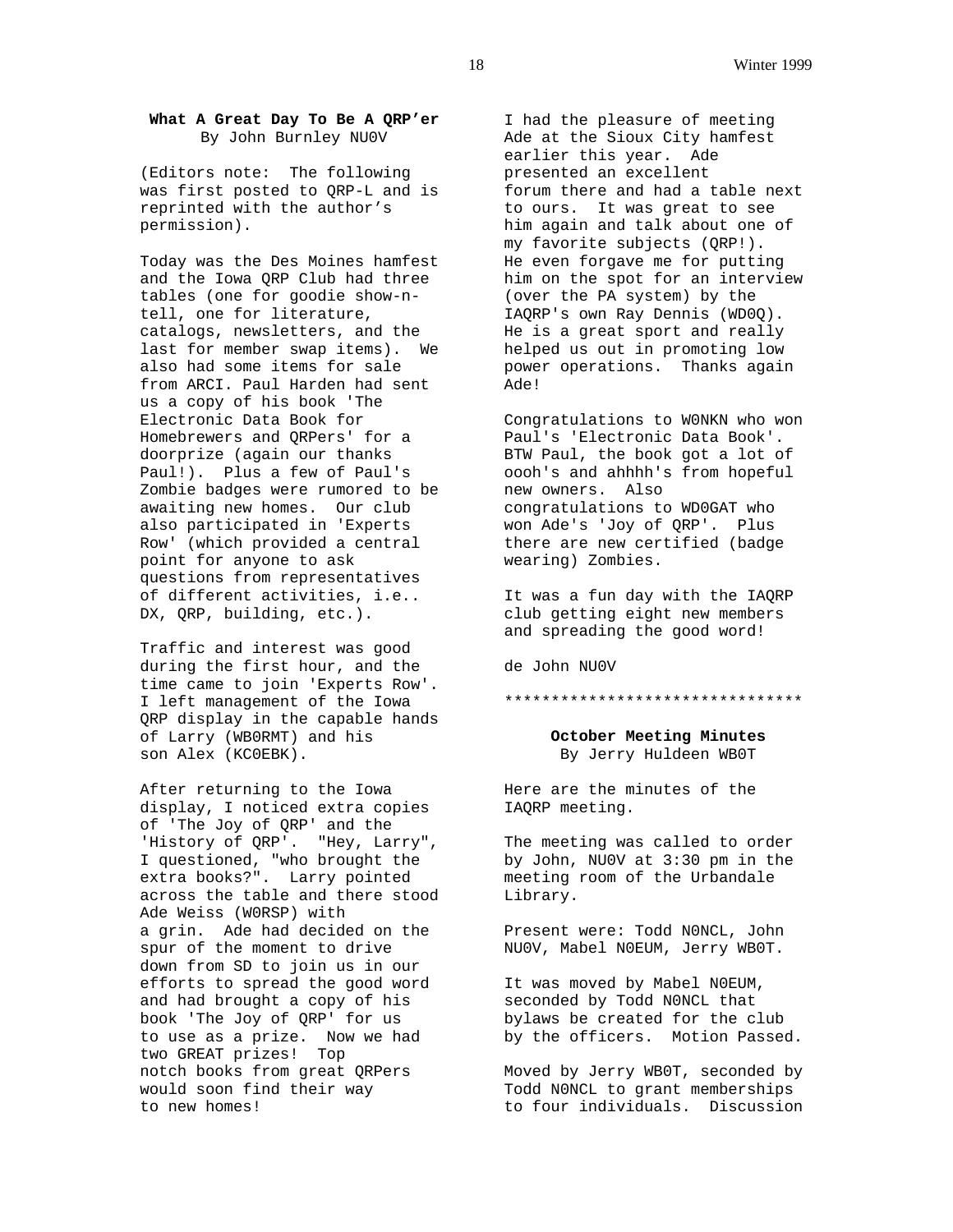followed, with comments by John that these amateurs had been most generous in donation of materials and ideas to our club. Motion passed unanimously.

A logo was discussed for the club.

A need for two tables for Hamboree 21 to be held in Sioux City June 4 & 5, 1999, was discussed.

Also discussed was a Friday evening gathering, with perhaps a simple one evening kit to be assembled while enjoying pizza, etc. The object: to have fun and get to know each other, and to review basic kit building for those of us who are not experienced. Jerry WB0T will make arrangements.

Also discussed was the possibility of rooms in a block for the Club if enough members are interested.

We would like to make this an annual affair for IAQRP and have the full support of the 3900 club and Siouxland Amateur Radio Association (SARA) for this venture.

Mike Nicklaus, chairman of the Hamboree has agreed to prominently publicize IAQRP in mailings, and other publicity. Several of you have expressed having a good time this past spring at the Hamboree.

Four priorities were expressed by John NU0V.

1. A regular electronic newsletter 2. The building contest mentioned by John in other mailings. 3. Operating events. 4. A Club project.

N0NCL moved to adjourn, seconded by N0EUM.

#### \*\*\*\*\*\*\*\*\*\*\*\*\*\*\*\*\*\*\*\*\*\*\*\*\*\*\*\*\*\*\*\*

**Upcoming Operating Events** By Mark Milburn KQ0I

Here are some QRP operating events that will be coming up. Turn your power down and join in; they are fun events and the people you meet will be some of the best hams on the air. Remember to report your participation to KQ0I for the club records. Good luck. De Mark KQ0I

## **Vermont QSO Party**

Feb 6 000Z Feb to 2400Z Feb 7 Stations may work any 24 hour period during the 48 hours. Down times must be a six hour minimum.

160, 80, 40, 20, 15 and 10 meters plus VHF/UHF.

Classes: Single op, multiop, club, QRP (5 w CW amd 10W SSB), and mobile

Work stations once per band and mode (CW and RTTY/digital modes are separate.)

Vermont stations send RST and county/state - others send RST plus state/province/DXCC country.

Frequencies: CW = 40 kHz up from bottom of the band, 20 kHz up from the bottom of the Novice band. SSB in the first 25 kHz of the General portion of each band. VHF 50.200, 144.200, 146.49. No repeater contacts.

VT stations count one point per phone contact, two for CW, RTTY, or other digital modes.

A station may be worked up to four times per band (different modes). Multiply by number of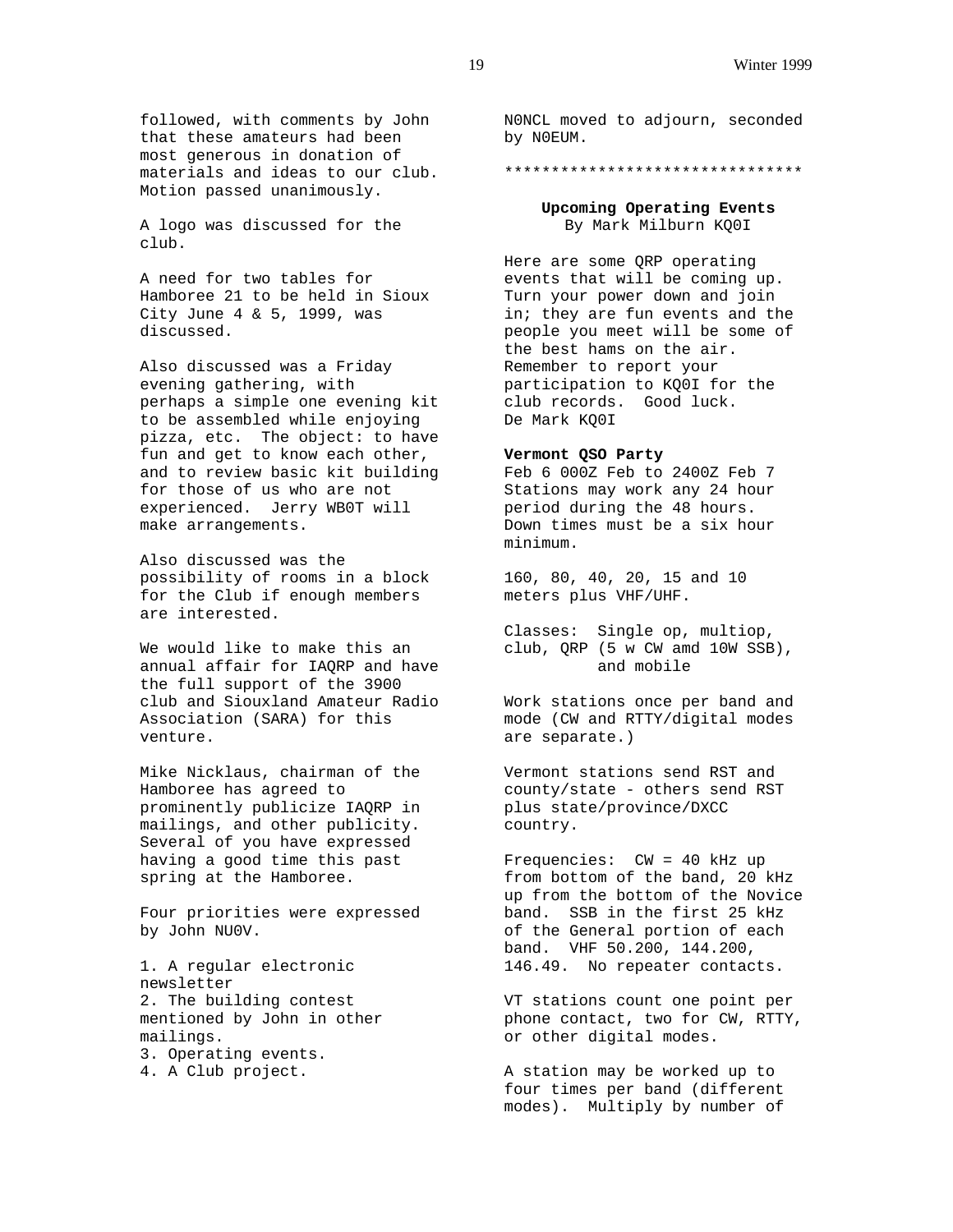VT counties, states, provinces, countries, or W1BD. Multipliers count only once regardless of the number of bands they might be worked.

Other stations count one point per VT phone QSO, 2 per VT CW, RTTY, etc. Multiply by number of VT counties plus W1BD.

There will be two special stations worth 5,000 points each: W1OFW/M and W1B. A station may be worked up to 4 times per band. (different modes). Send logs postmarked by March 1 to: Central Vermont ARC/Vermont QSO Party, PO Box 674, Montpelier, VT 05601.

## **New Hampshire QSO Party**

0000Z Feb 6 to 2400Z Feb 7. Operate any 24 hours. Off-times must be a minimum of 15 minutes. Work 160, 80, 40, 20, 15 and 10 meters plus VHF/UHF.

Classes: Single transmitter QRP(less than 10 watts), Low Power (150 watts or less) and High Power (more than 150 watts), Multi-transmitter QRP, Low Power, and High Power.

New Hampshire stations send REST, county and state. Others send RST and state/province/DXCC country.

Stations may be worked once per band per mode.

Count one point per phone QSO, two points per digital QSO, five points per phone QSO with a NH bonus station. 10 points per digital QSO with a NH bonus station (bonus stations W1FGM, W1BKE, W1FZ, W1WQM, N1FD, K1NCR).

Send logs by March 31 to NHARA, PO Box 119, Goffstown, NH 03045, For info on the web see http://www.nh.arrl.org

**The 3rd Annual FYBO (Freeze Your B\_\_\_\_ Off) Winter QRP Field Day** Feb 7, 1999 Sponsored by the AZ ScQRPions.

SAFETY FIRST! PLEASE RESPECT THE WX AND YOUR OWN LIMITATIONS!

1400Z Feb 6 to 0200Z Feb 7 (Operate all 12 hours).

QRP HF Only. CW (5W max). QRP calling freqs (no WARC bands).

Categories: Single Op,Multi Op, Novice/Tech+. Work stations once per band. Score 1 point per QSO.

Exchange RST, State/Province/DXCC Country, first name, power out, and temperature (Fahrenheit) at OPERATOR'S POSITION. Indoor stations must report INDOOR temperature.

Example: 579 AZ Joe 2W 40F

Multipliers:

```
SPCs (each counts only once
overall), Field Location: x4
(Field per ARRL FD definition),
Alternative Power: x2, QRPp
(less than 1W): x2, Lowest
Operating Temp (at OP'S
POSITION):
          65+ F = x1;
```
 $50-64$  F =  $x2$ ;  $40-49$  F =  $x3$ ;  $30-39$  F =  $x4$ ;  $20-29$  F =  $x5$ ; Below 20  $F = x6$ .

Final Score: QSOs x SPCs x Temp Multi (x Field) (x Alt Pwr) (x QRPp).

Mail logs by March 7 to: Joe Gervais (AB7TT), PO Box 322, Peoria, AZ 85380. Include station description, category, op(s), and max power out. or call Juno at (800) 654-JUNO [654-5866]